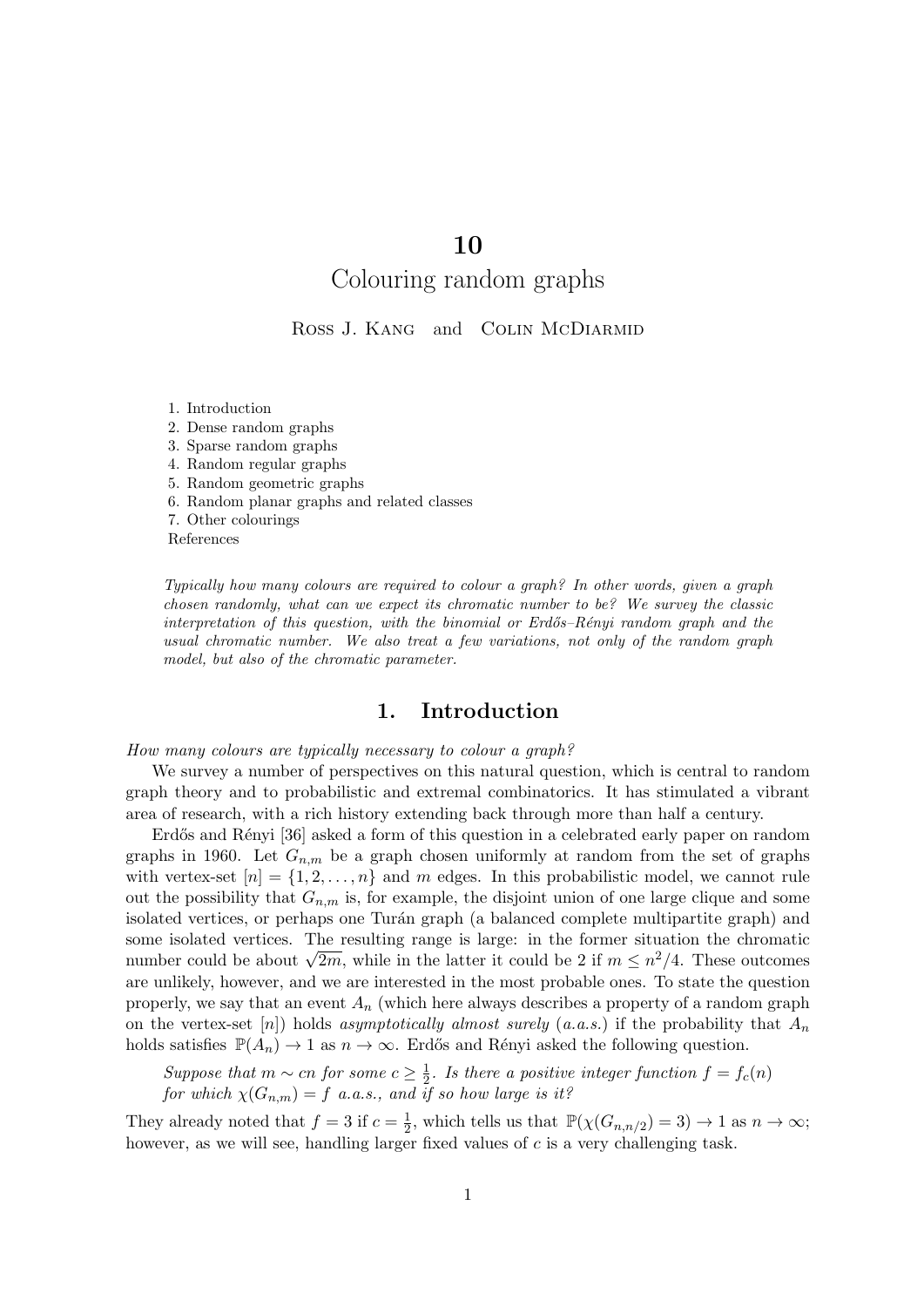If, however, we instead consider  $G_{n,m}$  with the symmetric choice  $m=\frac{1}{2}$  $\frac{1}{2}$  $\binom{n}{2}$  $n \choose 2$ , then this is nearly the same as the basic model  $G_{n,1/2}$ , chosen uniformly at random from graphs with vertex-set [n]. Equivalently, form  $G_{n,1/2}$  by including as an edge each of the  $\binom{n}{2}$  $n \choose 2$  possible pairs from  $\binom{[n]}{2}$  $\binom{n}{2}$  independently at random with probability  $\frac{1}{2}$ . Even the following seemingly innocent question was open for decades in spite of serious and sustained efforts, thus taking the pattern of other hard problems in combinatorics and graph theory.

What is the a.a.s. first-order approximate behaviour of the chromatic number of a uniformly chosen graph with vertex-set  $[n]$ ?

In other words, this question asks for an elementary function  $f(n)$  (if there is one) that satisfies  $\chi(G_{n,1/2}) \sim f(n)$  a.a.s. The typical value of the chromatic number is an attractive concept in its own right, but there is also a strong interplay with other research areas. This provides some contrasting viewpoints we now briefly discuss.

Researchers in 'deterministic' (chromatic) graph theory frequently look to random graphs for examples and counter-examples. In 1959 Erdős [34] elegantly proved the existence of graphs with both girth and chromatic number arbitrarily large – a clean constructive proof came somewhat later. Also, Erdős and Fajtlowicz [35] showed that 'almost all' graphs are counter-examples to Hajós's conjecture, which, as an over-strengthened form of Hadwiger's conjecture, claimed that every k-chromatic graph contains a subdivision of  $K_k$ . Both of these well-known applications of the probabilistic method used lower bounds for the chromatic number of a random graph.

In theoretical computer science, determining the chromatic number of a given graph is an archetypal NP-hard optimization problem. One might wonder whether the situation is simpler in a probabilistic setting. The chromatic number of random graphs (as well as the performance of algorithms that compute or approximate it) may be viewed as a crude indication of 'averagecase' computational behaviour.

Surprisingly, the study of the chromatic number of random graphs is equivalent to an important model of spin glasses studied in statistical physics. It has been referred to variously as the 'diluted mean-field antiferromagnetic Potts model' and the 'zero-temperature Curie– Weiss–Potts antiferromagnet'. Spin glass models are insightful representations for the physical phenomenon of a phase transition, such as the change between water and ice.

This topic thus provides common ground for combinatorialists, probabilists, theoretical computer scientists and statistical physicists. Later we will see examples where the mixing of fields in this area has been stimulating and fruitful.

A main focus of ours is to address the two questions displayed in italics above, which correspond to standard density regimes in the theory of classical Erdős–Rényi random graphs. The second question, treated in Section 2, is representative of the 'dense' regime of random graphs, since the expected number of edges in  $G_{n,1/2}$  is  $\Theta(n^2)$ . The first question (discussed in Section 3) belongs to the 'sparse' regime, since there are only a linear number of edges. Random graphs have very interesting properties and go through a number of well-defined phases according to the graph's density. For more on the theory and evolution of Erdős–Rényi random graphs, see the standard texts by Bollobás [15] and Janson, Luczak and Rucinski [49].

The overarching question posed at the very beginning can be ascribed a broader meaning. It is well separated into its constituent parts, one of which concerns 'random graphs', the other of which concerns 'colouring'. The second half of this chapter is devoted to selectively developing these parts independently.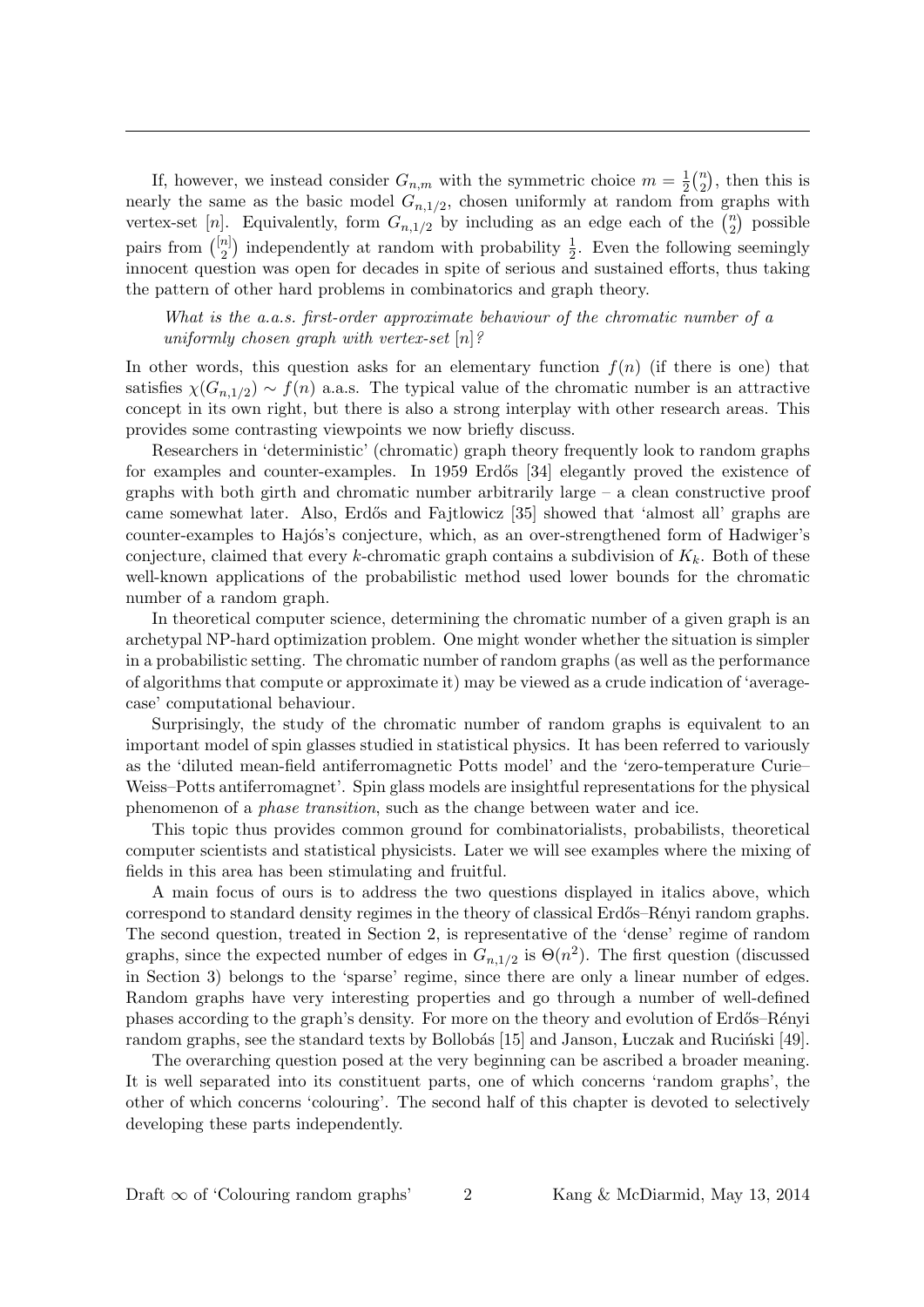Random graph theory continues to develop rapidly and steadily, partly through the influence of networks. Many probability spaces for graphs can be interpreted as models for real networks such as the internet, protein–protein interaction, mathematical collaboration and telecommunication. We treat a selection of random graph models (apart from Erdős– R´enyi) for which the chromatic number is important. Random regular graphs are discussed in Section 4; random geometric graphs, which are considered a standard model for frequency allocation in ad hoc communication networks, are treated in Section 5; and random graph models related to the colouring of planar graphs are considered in Section 6.

It is more than evident from the chapters in this book that chromatic graph theory is a broad and mature field. Chromatic random graph theory is also well developed. In the last section, Section 7, we present results on a few specific chromatic parameters, concentrating for brevity on the dense Erdős–Rényi random graph. First we discuss strengthenings of the chromatic number, then we cover edge and total colourings, and last we consider generalizations of the chromatic number.

We must mention at least two other major research areas that combine probability with graph colouring. Although they are closely related to this topic, they are outside the scope of this chapter. The generation of a uniformly random colouring of a graph, often with the Markov chain Monte Carlo method, has been extensively studied (see [44]). The application of the probabilistic method in graph colouring, using the Lovász local lemma, for instance, has been very successful and is covered in depth in the monograph of Molloy and Reed [75].

In this chapter, the symbols  $\mathbb P$  and  $\mathbb E$  denote probability and expectation, respectively. The level of probabilistic expertise needed for this material is not burdensome, but for more background see Alon and Spencer [9] or one of the random graph texts [15], [49]. Mostly we just use the first moment (Markov's inequality) and second moment (Chebyshev's or the Paley–Zygmund inequality) methods. Given a non-negative random variable  $X$ , Markov's inequality asserts that  $\mathbb{P}(X \ge a) \le \mathbb{E}(X)/a$  for any  $a > 0$ , while the Paley–Zygmund inequality implies that  $\mathbb{P}(X > 0) \ge (\mathbb{E}(X))^2 / \mathbb{E}(X^2)$ . We refer to other inequalities for the establishment of concentrated probability measure – Chernoff, Azuma–Hoeffding, Janson's and Talagrand's inequalities – all of which are covered in the above-mentioned texts. We also use the approximation  $(n/k)^k \leq {n \choose k}$  ${k \choose k} \leq (en/k)^k$ , which is a consequence of the fact that  $e^x \geq x^k/k!$  for  $x \geq 0$ , and the basic inequality  $(1-a)^n \leq \exp(-an)$  for  $a \in (0,1)$ . When we write an unadorned logarithm symbol log, it is assumed to have base 2; ln has the natural base e. We omit symbols for floors and ceilings, unless they are important. We have adopted standard asymptotic (Landau) notation:  $O, \Omega, \Theta, \sim, o$  and  $\omega$ . Unless otherwise specified, the asymptotics are as  $n \to \infty$ . Recall that, for functions  $f(n)$  and  $g(n) > 0$ , we write  $f = O(q)$ if  $f(n) \le cg(n)$  for some constant c,  $f = \Theta(g)$  if both  $f = O(g)$  and  $g = O(f)$ ,  $f \sim g$  if  $f(n)/g(n) \to 1$ ,  $f = o(g)$  if  $f(n)/g(n) \to 0$ , and  $f = \omega(g)$  if  $g = o(f)$ .

# 2. Dense random graphs

By the dense regime of Erdős–Rényi random graphs, we mean  $G_{n,p}$  for fixed  $p \in (0,1)$ . For clarity, we have chosen to restrict to  $p=\frac{1}{2}$  $\frac{1}{2}$  – that is, 'almost all graphs', though all results in this section extend naturally across the entire dense regime, to other fixed  $p \in (0,1)$ .

Upon encountering the problem for the first time, one might observe that the graph  $G_{n,1/2}$ has 'global' rather than 'local' structure. In particular, any given vertex has a reasonable chance to be adjacent (or not) to any other vertex in the graph. This suggests that its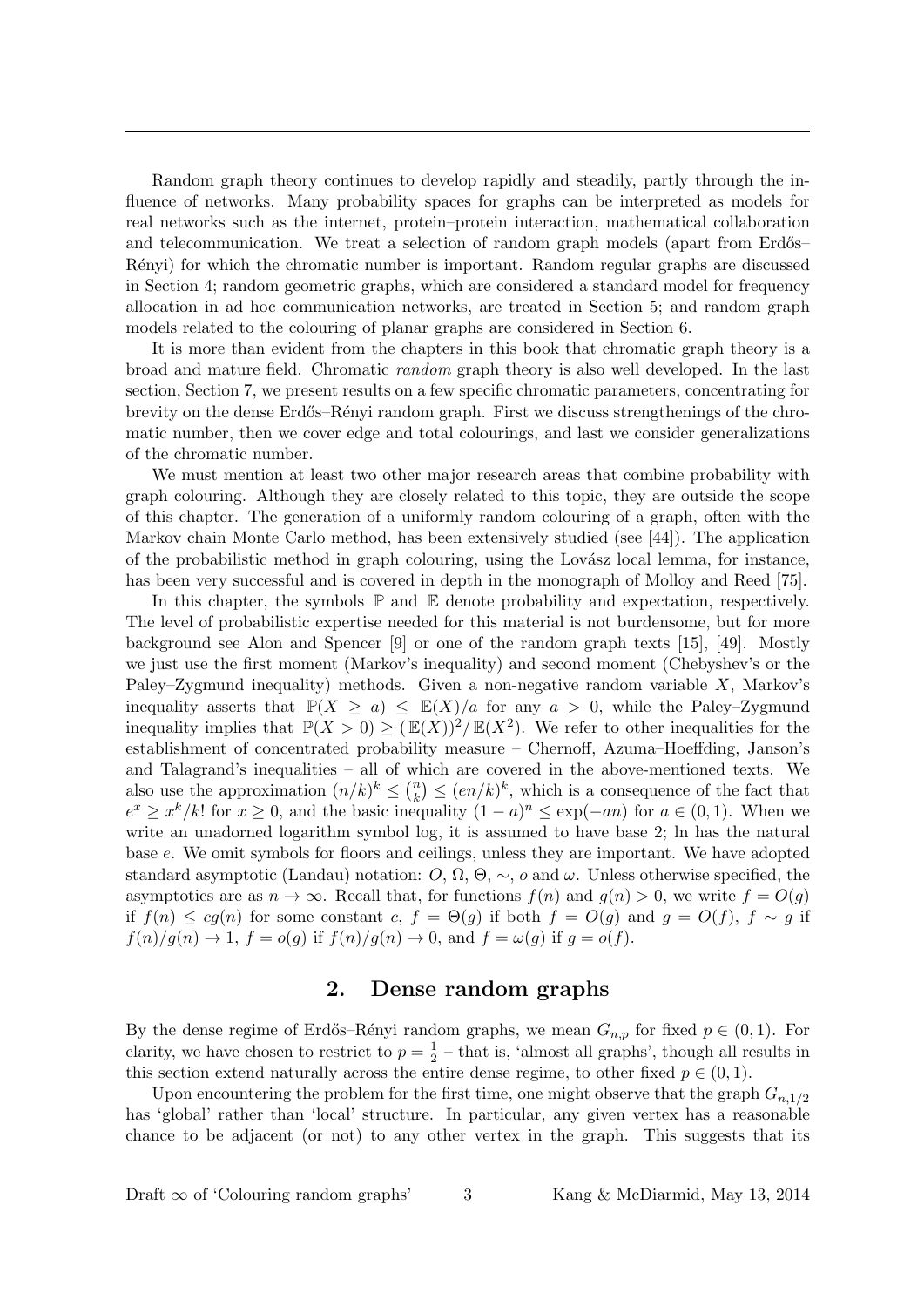chromatic number might not necessarily be determined by a local quantity, such as a large clique or a small maximum degree. As it happens, both the clique number of  $G_{n,1/2}$  (which is about  $2 \log n$  a.a.s., as we shall see) and the maximum degree of  $G_{n,1/2}$  (which is concentrated around  $\frac{1}{2}n$  a.a.s.) are quite far away from  $\chi(G_{n,1/2})$ .

Instead, it turns out that the value of  $\chi(G_{n,1/2})$  strongly depends upon large stable sets in  $G_{n,1/2}$ . (Throughout the chapter, we exclusively use *stable set*, rather than *independent* set, to refer to a vertex subset that induces a subgraph having no edges.) Recall that in any proper colouring of  $G_{n,1/2}$ , each colour class has order at most  $\alpha(G_{n,1/2})$  (where  $\alpha(G)$  denotes the number of vertices in a largest stable set of G), and thus  $\chi(G_{n,1/2}) \ge n/\alpha(G_{n,1/2})$  always. Fortunately, as we see in the next subsection,  $\alpha(G_{n,1/2})$  can be precisely determined without much difficulty. On the other hand, a thorough understanding of the 'global' behaviour of large stable sets in  $G_{n,1/2}$  is necessary for a good upper bound on  $\chi(G_{n,1/2})$ . This vague narrative should become clearer later.

#### The stability number

Let  $\mathcal{S}_k$  be the collection of stable sets of order k in  $G_{n,1/2}$ . To determine  $\alpha(G_{n,1/2})$ , we first study the expectation of  $|\mathcal{S}_k|$ . There are  $\binom{n}{k}$  $\binom{n}{k}$  sets of order k, and the probability that such a set is stable (that is, each of its  $\binom{k}{2}$  $\binom{k}{2}$  edges is absent) is  $2^{-\binom{k}{2}}$ . We thus have

$$
\mathbb{E}(|\mathcal{S}_k|) = \binom{n}{k} 2^{-\binom{k}{2}}.
$$

For relevant values of k, this expression for the first moment of  $|S_k|$  is decreasing in k. We are interested in the values of  $k$  over which it changes from a large quantity (much greater than 1) to a small quantity (somewhat less than 1). In the latter case, there is positive probability that there are no stable sets of order k (that is,  $\mathbb{P}(|S_k| = 0) > 0$ ), whereas in the former, if the expectation is large enough, we would hope that the distribution of such sets is sufficiently well behaved that we could then pin down such a set. As we now show, the change in  $\mathbb{E}(|\mathcal{S}_k|)$ is large and the range of k over which it happens is small.

With foresight, we consider, for some fixed  $\varepsilon \in (0,1)$ , the choice

$$
k = k_{+\varepsilon} = \lfloor k_0 + \varepsilon \rfloor, \text{ where } k_0 = 2\log n - 2\log \log n + 2\log e - 1.
$$

Now, by an approximation of the binomial coefficient,

$$
\mathbb{E}(|\mathcal{S}_{k+\varepsilon+1}|) \le \left(\frac{en}{k+\varepsilon+1}\right)^{k+\varepsilon+1} 2^{-\binom{k+\varepsilon+1}{2}},
$$

and so, since  $k_{+\varepsilon} + 1 \geq k_0 + \varepsilon$ ,

$$
\frac{2\log \mathbb{E}(|\mathcal{S}_{k+\varepsilon}+1|)}{k_{+\varepsilon}+1} \le 2\log e + 2\log n - 2\log k_0 - k_0 - \varepsilon + 1 = -\varepsilon + o(1),
$$

since  $\log k_0 = \log \log n + 1 + o(1)$ . As we are interested in an asymptotic statement, we may allow an arbitrarily large choice of n. Then this last expression becomes at most  $-\frac{1}{2}$  $rac{1}{2}\varepsilon,$ and  $k_{+\varepsilon} \geq \log n$ . It follows that, for sufficiently large n,  $\mathbb{E}(|\mathcal{S}_{k_{+\varepsilon}+1}|) \leq \exp\left(-\frac{1}{4}\right)$  $\frac{1}{4}\varepsilon \log n$ ), a vanishing quantity. We immediately deduce from an application of Markov's inequality that

$$
\mathbb{P}(\alpha(G_{n,1/2}) > k_{+\varepsilon}) = \mathbb{P}(|\mathcal{S}_{k_{+\varepsilon}+1}| \ge 1) \le \mathbb{E}(|\mathcal{S}_{k_{+\varepsilon}+1}|) \to 0 \text{ as } n \to \infty.
$$

Draft  $\infty$  of 'Colouring random graphs' 4 Kang & McDiarmid, May 13, 2014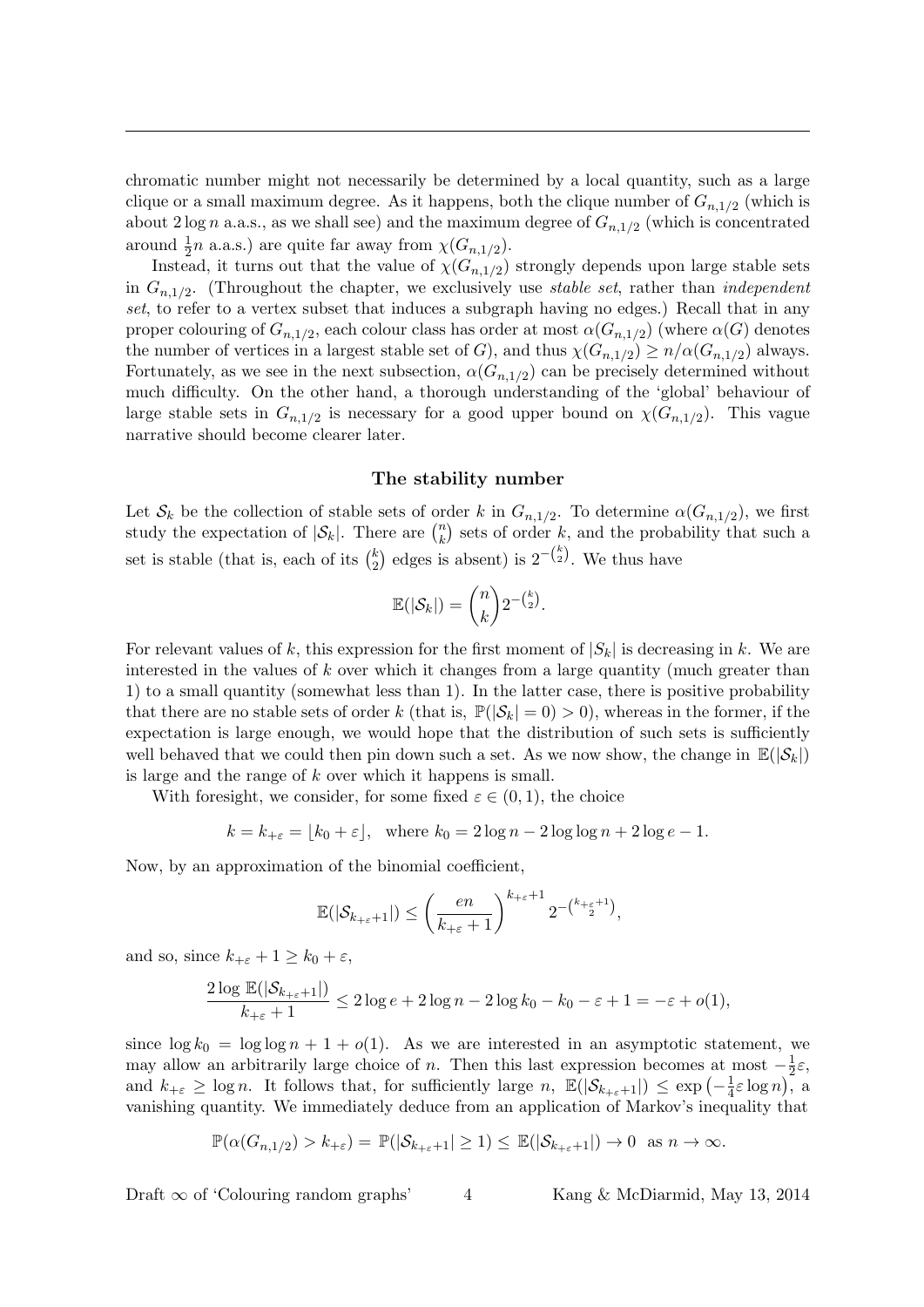In other words,  $\alpha(G_{n,1/2}) \leq k_{+\varepsilon}$  a.a.s.

Next let us consider, for some fixed  $\varepsilon > 0$ , the choice  $k = k_{-\varepsilon} = |k_0 - \varepsilon|$ , where  $k_0$  is as above. Using another approximation of the binomial coefficient (in the other direction), we obtain by almost identical manipulations that, for n large enough,  $\mathbb{E}(|S_{k-\varepsilon}|) \geq \exp\left(\frac{1}{4}\right)$  $rac{1}{4}\varepsilon \log n,$ an unbounded quantity. So we see that as a result of a small decrease in k (from  $k_{+ε}+1$  to  $k_{-ε}$ ) there is a large increase in  $\mathbb{E}(|S_k|)$ . Around 1970 Matula [62], [63] showed that moreover  $|S_{k_{-\varepsilon}}|$ is concentrated around its mean. In particular, it is possible to show that the second moment  $\mathbb{E}(|S_{k-\varepsilon}|^2)$  of  $|S_{k-\varepsilon}|$  is very small compared to  $(\mathbb{E}(|S_{k-\varepsilon}|))^2$ , by using calculations similar to (but more involved than) those just given above for the first moment. Consequently, an application of Chebyshev's or the Paley-Zygmund inequality yields  $\alpha(G_{n,1/2}) \geq k_{-\varepsilon}$  a.a.s. Thus the value of the stability number of  $G_{n,1/2}$  is very precisely determined a.a.s.

**Theorem 2.1** For fixed  $\varepsilon \in (0,1)$ ,  $\alpha(G_{n,1/2}) \in [k_{-\varepsilon}, k_{+\varepsilon}]$  a.a.s.

A slightly sharper form of this was proved independently by Bollobás and Erdős [17] in 1976.

### A greedy algorithm

In the last subsection, we saw with a first moment argument that  $\alpha(G_{n,1/2}) \leq k_{+\varepsilon}$  and so the lower bound  $\chi(G_{n,1/2}) \ge n/k_{+\varepsilon} \sim n/(2 \log n)$  holds a.a.s. We now show how another first moment argument, due to Grimmett and McDiarmid [48] in 1975, also gives a reasonable upper bound on  $\chi(G_{n,1/2})$ , one that is only twice as large as the lower bound. This argument uses a simple colouring algorithm. It relies on the following observation for maximal stable sets – that is, stable sets that cannot be enlarged by adding a vertex.

**Theorem 2.2** With probability at least  $1 - \exp(-\Omega(\log^3 n))$ , every maximal stable set of  $G_{n,1/2}$  has order greater than  $\log n - 3 \log \log n$ .

*Proof* Given a stable set in  $G_{n,1/2}$  of order k, the probability that it is maximal is  $(1-2^{-k})^{n-k}$ , this being the probability that each vertex outside the stable set is adjacent to at least one of the vertices within the set. As there are at most  $\binom{n}{k}$  $\binom{n}{k}$  stable sets of order k, and so fewer than  $n^k$ , the expected number of maximal stable sets of order at most  $\log n - 3 \log \log n$  is at most

$$
\sum_{k=1}^{\log n - 3\log\log n} \binom{n}{k} (1 - 2^{-k})^{n-k} \le \sum_{k=1}^{\log n - 3\log\log n} n^k \exp(-(n-k)2^{-k})
$$
  

$$
\le (\log n)n^{\log n} \exp(-(1 - k/n)\log^3 n) = \exp(-\Omega(\log^3 n)),
$$

where we used the fact that  $\exp(-(n-k)2^{-k})$  is maximized over  $k \in [1, \log n - 3 \log \log n]$ when  $k = \log n - 3 \log \log n$ . So, by Markov's inequality, the probability of there being a maximal stable set of order at most  $\log n - 3 \log \log n$  is also at most  $\exp(-\Omega(\log^3 n))$ .

We see now that the following greedy procedure quickly and reliably produces a stable set S whose order is almost half of  $\alpha(G_{n,1/2})$ : initialize S to be the empty set; at each step, choose a previously unchosen vertex of  $[n] \setminus S$  and add it to S if it is adjacent to none of the vertices in S. The greedy colouring algorithm borrows this as a subprocedure to generate new colour classes iteratively. The validity of the analysis relies on the observation that the generation of S relies only on the examination (or 'exposure') of candidate edges that have an endpoint in S, and thus the graph obtained by the removal of S from some  $G_{n',1/2}$  may be

Draft  $\infty$  of 'Colouring random graphs' 5 Kang & McDiarmid, May 13, 2014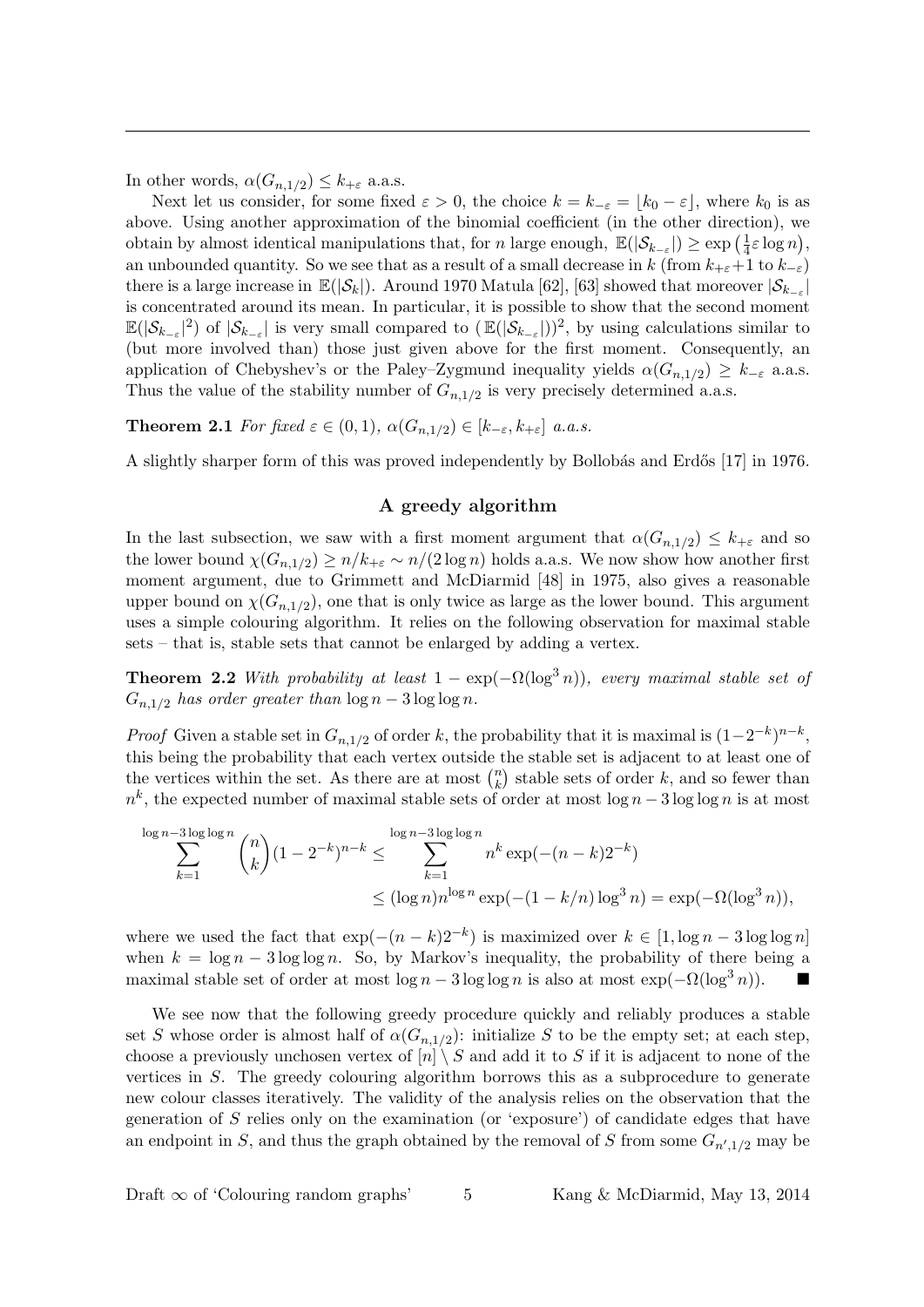viewed as an independent copy of the random graph  $G_{n'-|S|,1/2}$ , upon which we may iterate. We continue until fewer than  $n/\log^2 n$  vertices remain and we give each of these vertices its own colour. Thus the total number of colours used is less than

$$
\frac{n}{\log n - 5\log\log n} + \frac{n}{\log^2 n} \sim \frac{n}{\log n},
$$

assuming that each iteration successfully generates a colour class of order  $\log n - 5 \log \log n$ . The probability that any iteration of the algorithm fails to extract such a colour class from  $G_{n',1/2}$ , with  $n' \geq n/\log^2 n$ , is at most  $\exp(-\Omega(\log^3 n))$ , by Theorem 2.2. Trivially, there are at most  $n$  stages, and thus by the union bound (Boole's inequality) the algorithm succeeds with probability at least  $1 - n \exp(-\Omega(\log^3 n)) \to 1$  as  $n \to \infty$ . It is easily checked that this algorithm runs in polynomial time, and so we have the following result.

**Theorem 2.3** There is a polynomial-time algorithm that a.a.s. produces a proper colouring of  $G_{n,1/2}$  with at most  $(1+o(1))n/\log n$  colours.

In fact, McDiarmid [66] showed that many of the most common polynomial-time colouring heuristics a.a.s. produce colourings of  $G_{n,1/2}$  with at most  $(1+o(1))n/\log n$  colours

## Concentration and the chromatic number

We have seen that  $(1+o(1))n/(2 \log n) \leq \chi(G_{n,1/2}) \leq (1+o(1))n/\log n$  a.a.s. Grimmett and McDiarmid also showed that the expected number of proper  $((1 + \varepsilon)n/(2 \log n))$ -colourings of  $G_{n,1/2}$  tends to infinity, and then conjectured that the lower bound in the above range should be the correct first-order behaviour of  $\chi(G_{n,1/2})$  a.a.s. This remained one of the most important open problems in random graph theory for well over a decade.

A turning point was the introduction of simple yet powerful tools from probability theory for proving concentration of measure. We owe this important insight to Shamir and Spencer [82] in 1987. With a direct application of the Azuma–Hoeffding martingale inequality (to the 'vertex exposure' martingale), they showed that the value of  $\chi(G_{n,1/2})$  is a.a.s. concentrated within an interval roughly of length  $O(\sqrt{n})$ . Frustratingly, however, this method gave no clue as to the location of this interval!

In spite of this, the discovery of this connection proved decisive and the problem was resolved soon after. Several methods were developed, independently or in quick succession. In the next section, we discuss the 'expose-and-merge' algorithm of Matula [64]. The elegant method of Bollobás [14] applied martingale concentration to prove that a non-algorithmic form of the greedy process described in the last subsection can properly colour  $G_{n,1/2}$  with large colour classes. This approach depends on the following strong upper bound on the probability of  $G_{n,1/2}$  to have all stable sets slightly smaller than the values given by Theorem 2.1.

**Theorem 2.4**  $\mathbb{P}(\alpha(G_{n,1/2}) < 2 \log n - 3 \log \log n) < \exp(-\Omega(n^2/\log^5 n)).$ 

Before discussing this bound further, let us first see how it is used to determine the a.a.s. firstorder behaviour of  $\chi(G_{n,1/2})$ .

**Theorem 2.5**  $\chi(G_{n,1/2}) \sim n/(2 \log n)$  a.a.s.

*Proof* As the lower bound follows from the upper bound on  $\alpha(G_{n,1/2})$  of Theorem 2.1, it suffices to prove the upper bound. To this end, let  $\mathcal{A}_n$  be the set of graphs G on [n] with

Draft  $\infty$  of 'Colouring random graphs' 6 Kang & McDiarmid, May 13, 2014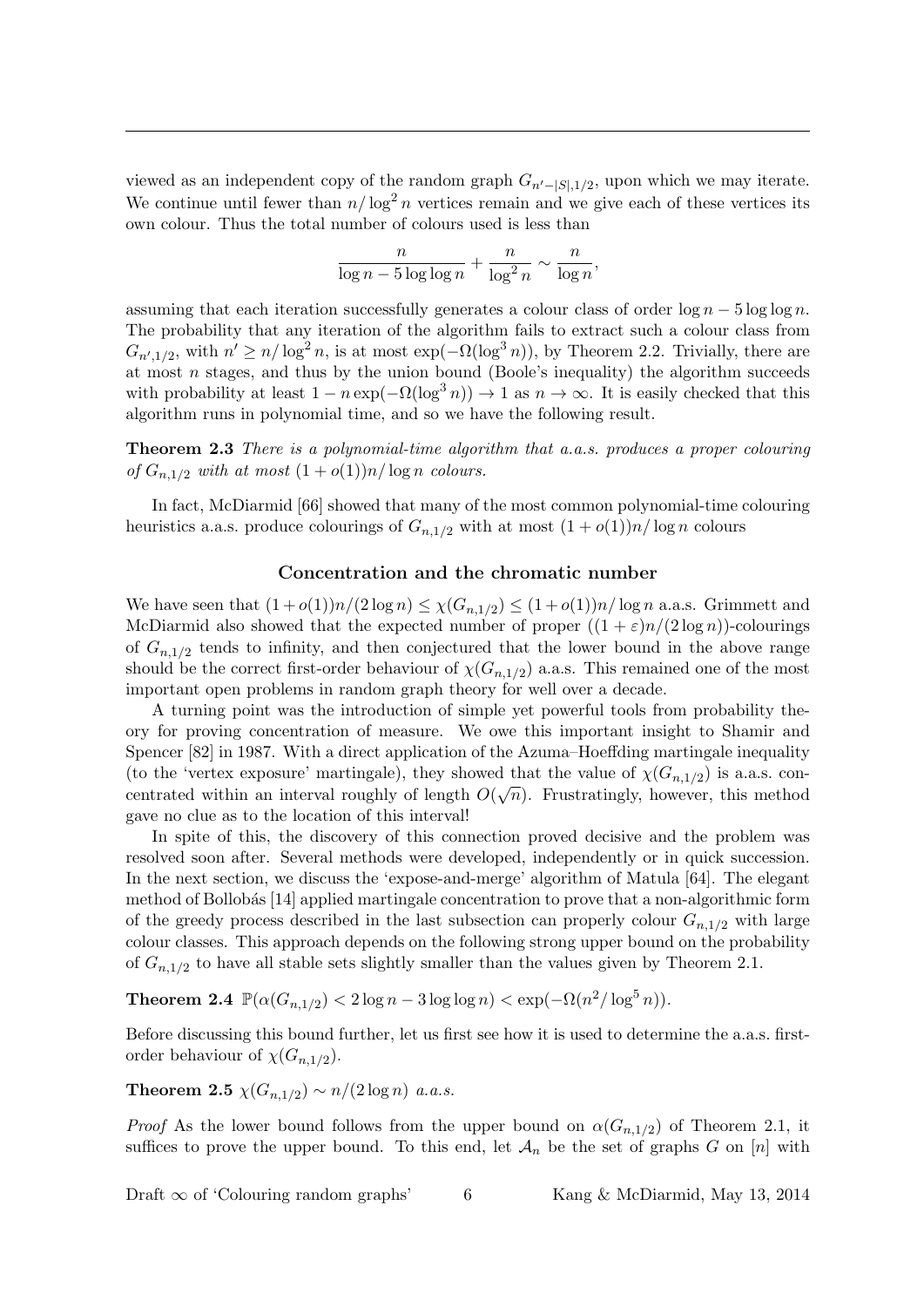$\alpha(G[S]) \geq 2 \log n - 7 \log \log n$  for all  $S \subseteq [n]$  with  $|S| \geq n/\log^2 n$ . Then Theorem 2.4 yields, as  $n \to \infty$ , that

$$
\mathbb{P}(G_{n,1/2} \notin \mathcal{A}_n) \le 2^n \, \mathbb{P}(\alpha(G_{n/\log^2 n,1/2}) < 2\log n - 7\log\log n) \le 2^n \exp(-\Omega(n^2/\log^9 n)) \to 0.
$$

Thus  $G_{n,1/2} \in \mathcal{A}_n$  a.a.s.

For any graph in  $A_n$ , an iterative process similar to the greedy algorithm yields a good colouring. We start with  $T = [n]$ . As long as  $|T| \ge n / \log^2 n$ , the condition for membership in  $\mathcal{A}_n$  guarantees that we can extract a new colour class S from T with at least 2 log n–7 log log n vertices and then set  $T = T \setminus S$ . After stopping, we give each vertex left in T its own colour, so fewer than  $n/(2 \log n - 7 \log \log n) + n/\log^2 n \sim n/(2 \log n)$  colours are used.

By our earlier use of the term 'non-algorithmic' (which was not strictly correct), we meant that, while Theorem 2.4 ensures that there is a large stable set, it does not provide any efficient method for producing one. Certainly, a brute-force test of every subset with the appropriate number of vertices is far too slow. In 1976 Karp [52] asked whether there is a polynomialtime algorithm that produces from  $G_{n,1/2}$  a stable set of size  $(1+\varepsilon) \log n$  a.a.s. This is open, even if (for example, by Theorem 2.2) there are fast algorithms to produce stable sets of size  $(1 - \varepsilon) \log n$ .

As mentioned above, tools for proving strong concentration of measure were crucial. By now, there are a few ways to prove Theorem 2.4. Bollobás's proof made a clever choice of two random variables that track large stable sets. One of these never exceeds the other, but they serve different purposes: the former has expectation easily bounded from below, while the latter is a martingale amenable to the Azuma–Hoeffding inequality. More direct proofs use more sophisticated concentration bounds, such as Talagrand's inequality. We have chosen to outline the use of Janson's inequality – a powerful probabilistic tool partly inspired by Bollobás's method – to prove Theorem 2.4. The reader may choose to skip the following outline, and take away the rough message that Janson's inequality provides the required probability bound if we can control the pairwise dependence (measured by a parameter  $\Delta$ below) among the events of being stable (for sets that are large but not too large).

Outline of proof of Theorem 2.4 As before, let  $S_k$  be the collection of stable sets of order k in  $G_{n,1/2}$ . By Janson's inequality (Theorem 2.18(ii) in [49]),

$$
\mathbb{P}(\alpha(G_{n,1/2}) < k) = \mathbb{P}(|\mathcal{S}_k| = 0) \le \exp\left(-\frac{\mu^2}{\mu + \Delta}\right),
$$

where  $\mu = \mathbb{E}(|\mathcal{S}_k|)$  and, on summing over ordered pairs  $A, B \subseteq [n]$  with  $2 \leq |A \cap B| \leq k - 1$ ,

$$
\Delta = \sum \mathbb{P}(A, B \in \mathcal{S}_k).
$$

Recall that  $\mu = \binom{n}{k}$  $(k)$  $\binom{k}{k}$  and observe that  $2^{-2\binom{k}{2}+\binom{\ell}{2}}$  is the probability that two given subsets of [n] of order k that overlap in exactly  $\ell$  vertices are both in  $\mathcal{S}_k$ . We may then write

$$
\Delta = \sum_{\ell=2}^{k-1} {n \choose k} {k \choose \ell} {n-k \choose k-\ell} 2^{-2{k \choose 2} + {k \choose 2}} = \mu \sum_{\ell=2}^{k-1} {k \choose \ell} {n-k \choose k-\ell} 2^{-{k \choose 2} + {k \choose 2}}.
$$

Draft  $\infty$  of 'Colouring random graphs' 7 Kang & McDiarmid, May 13, 2014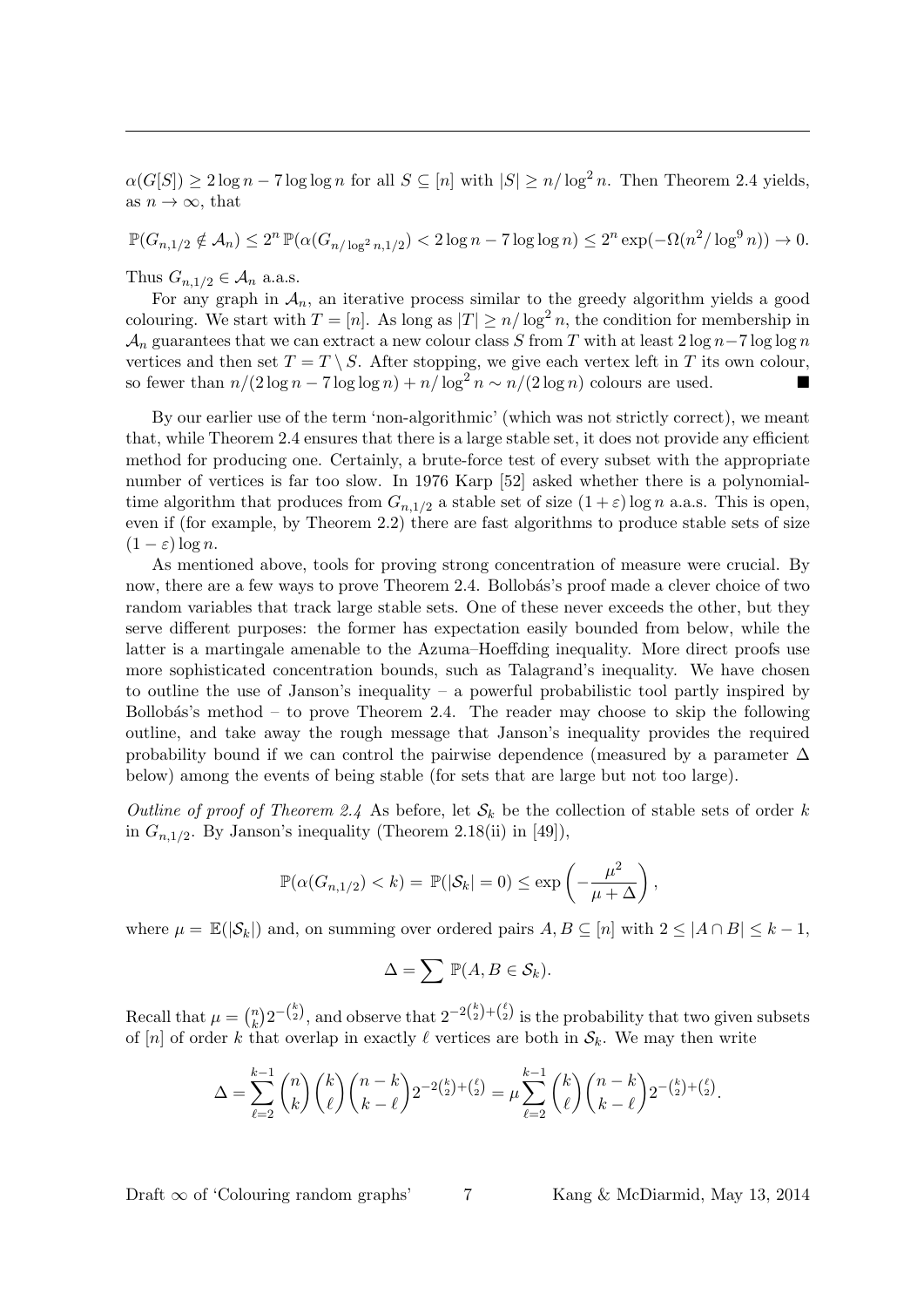It is a routine exercise to check, under the assumption that  $k \leq 2 \log n - 3 \log \log n$ , that the first term is the largest in the sum, and therefore

$$
\Delta \le \mu(k-2) \binom{k}{2} \binom{n-k}{k-2} 2^{-\binom{k}{2}+1} \le \mu^2 O\left(\frac{k^5}{n^2}\right) = O\left(\frac{\mu^2 \log^5 n}{n^2}\right).
$$

The choice of k also implies that  $\mu = \exp(\Omega((\log \log n) \log n))$ , so  $\mu^2/(\mu + \Delta) = \Omega(n^2/\log^5 n)$ , as required.

#### Colouring rate and anti-concentration

Theorem 2.5 answers the second displayed question in the Introduction, but the story does not end here. We mentioned that Shamir and Spencer proved that  $\chi(G_{n,1/2})$  is contained in an interval of length roughly  $O(\sqrt{n})$  a.a.s., but it remains unclear precisely where the interval could be situated. (Note that this interval can be narrowed by a log n factor, see [9, Ex. 7.9].) Theorem 2.5 has been tightened recently, as we see in the following theorem, but the resulting explicit interval is still comparatively large, having length  $\Theta(n/\log^2 n)$ .

**Theorem 2.6** Let  $k_1 = 2 \log n - 2 \log \log n - 2 = (k_0 - 2 \log e - 1)$ . Then

$$
\frac{n}{k_1 + o(1)} \le \chi(G_{n,1/2}) \le \frac{n}{k_1 - 1 - o(1)} \ a.a.s.
$$

The lower bound, due to Panagiotou and Steger [78] in 2009, and the upper bound, due to Fountoulakis, Kang and McDiarmid [38] a year later, improved upon the best previously known range (in [67]) from some two decades earlier. We prefer to restate the result in a modified form. We define the *colouring rate*  $\overline{\alpha}(G)$  of a graph G to be  $|V(G)|/\chi(G)$ , which is the maximum average size of a colour class in a proper colouring of  $G$ . The above theorem says that the colouring rate of  $G_{n,1/2}$  a.a.s. lies in the following interval of length  $1 + o(1)$ :

$$
k_1 - 1 - o(1) \le \overline{\alpha}(G_{n,1/2}) \le k_1 + o(1).
$$

Notice in particular that  $\overline{\alpha}(G_{n,1/2})$  is strictly smaller than  $\alpha(G_{n,1/2})$  a.a.s. A natural problem is to determine the a.a.s. behaviour of  $\overline{\alpha}(G_{n,1/2})$  up to a  $o(1)$  additive error.

What is the length of a smallest interval I for which  $\mathbb{P}(\chi(G_{n,1/2}) \in I) \geq \varepsilon$ ? Lower bounds on this quantity are called 'anti-concentration' results. Various behaviours for anticoncentration of the chromatic number have been proposed (see [7], [16]). This problem is likely to be far from easy: while the length of the interval is at most about  $O(\sqrt{n}/\log n)$ , there are currently no results that show  $\chi(G_{n,1/2})$  is not contained a.a.s. in an interval of constant length. The possibility has been suggested [7] ('conjecture' would be too strong a word) that there may even be non-monotonicity in  $n -$  that is, it might be the case that very sharp concentration holds for infinitely many values of  $n$ , while for infinitely many other values it does not.

# 3. Sparse random graphs

In this section we consider the chromatic number for  $G_{n,p}$  when  $p = p(n)$  satisfies  $p \to 0$ as  $n \to \infty$ . First we see how the chromatic number becomes more sharply concentrated for sparser graphs – that is, for  $p(n)$  tending to 0 more quickly. In the second subsection we

Draft  $\infty$  of 'Colouring random graphs' 8 Kang & McDiarmid, May 13, 2014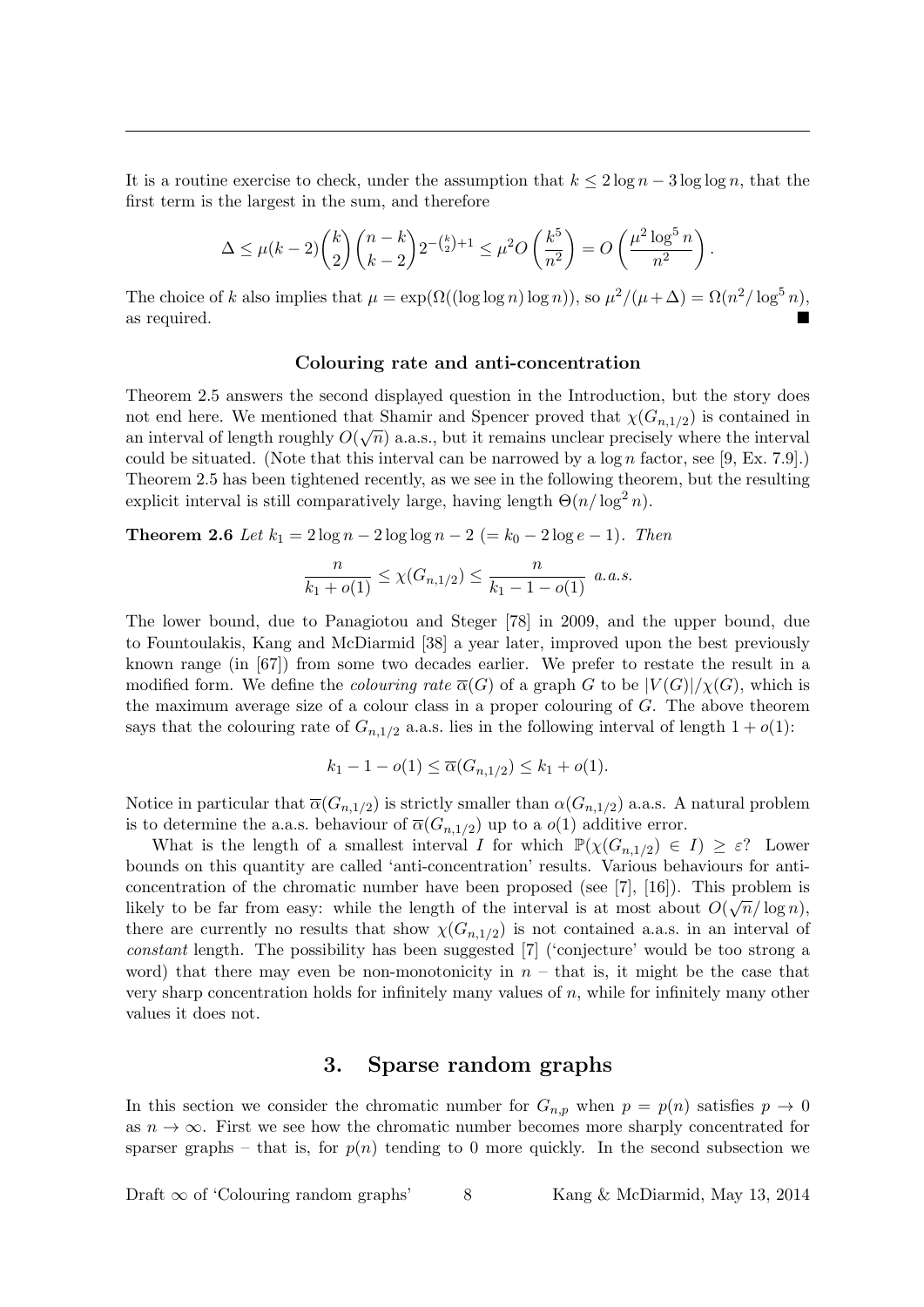consider the specific case  $p = d/n$ , for some fixed choice of  $d > 1$ . By a standard equivalence, this amounts to the first displayed question in the Introduction. This question has recently benefited from the influence of analysis and statistical physics, leading to dramatic progress.

#### Expose-and-merge and concentration

A subtle colouring method of Matula [64], dubbed the 'expose-and-merge' algorithm, was used to prove Theorem 2.5 without the need for martingale- or Talagrand-type concentration, but rather with the more elementary inequalities of Chebyshev and Chernoff, as shown by Matula and Kučera [65]. For sparse  $G_{n,p}$ , Bollobás's method of extracting the colour classes one by one could not be extended further, though it worked down to edge probability about  $p = n^{-1/3}$  (that is, expected average degree about  $n^{2/3}$ ). However, Luczak [59] realized that Matula's algorithm and the concentration bounds key to Bollobás's approach could be combined effectively to prove the following stronger result. This significantly extended the range of  $p = p(n)$  for the known a.a.s. first-order term of  $\chi(G_{n,n})$ .

**Theorem 3.1** There is a constant  $d_0$  such that, if  $p = p(n)$  satisfies  $np > d_0$  for n sufficiently large and  $p = o(1)$ , then a.a.s.

$$
\chi(G_{n,p}) = \frac{np}{2\ln(np)} \left( 1 + \Theta\left(\frac{\ln \ln(np)}{\ln(np)}\right) \right).
$$

*Outline of proof* For simplicity, we assume throughout that  $p < \ln^{-7} n$ . The lower bound follows by noticing that the first moment argument used for the upper bound in Theorem 2.1 extends routinely to the sparse regime:

$$
\alpha(G_{n,p}) \le (2\ln(np) - 2\ln\ln(np) + 2 - 2\ln 2 + \varepsilon)/p
$$
 a.a.s.

For the upper bound, we employ the expose-and-merge method. We are somewhat rough with our description of this; for a more precise and detailed account, see [49, Sec. 7.5]. The engine behind this technique is a result of the following type, which a.a.s. guarantees the existence of many disjoint stable sets of nearly maximum order.

**Theorem 3.2** Fix  $\varepsilon > 0$ . There exists  $C_{\varepsilon}$  such that if  $C_{\varepsilon}/n \leq p \leq \ln^{-7} n$  then, with probability at least  $1 - 1/n$ ,  $G_{n,p}$  contains a disjoint collection of y stable sets, each of order at least k, where

$$
k = k(n) = (2\ln(np) - 2\ln\ln(np) + 2 - 2\ln 2 - \varepsilon)/p
$$
 and  $y = y(n) = \frac{n}{k\ln^5(np)}$ .

Matula and Kučera proved a dense version of this result by a lengthy though uncomplicated second moment computation. For the form stated here, specific to sparse random graphs, the second moment is not as well behaved. Luckily, it does not grow too quickly, so the standard argument succeeds when it is strengthened by the appropriate application of a martingale concentration inequality. This neat trick was first employed by Frieze [41] to determine the stability number of sparse  $G_{n,p}$ .

With Theorem 3.2 in hand, we may attempt to extract from  $G_{n,p}$  several large stable sets at a time. Set  $\hat{n} = n/\ln^C(np)$  for a fixed positive constant C to be determined and, with a view to applying Theorem 3.2 repeatedly, set

$$
\hat{k} = k(\hat{n}) \sim (2 \ln(np) - 2(C+1) \ln \ln(np))/p
$$
 and  $\hat{y} = y(\hat{n}) \sim \frac{n}{\hat{k} \ln^{C+5}(np)},$ 

Draft  $\infty$  of 'Colouring random graphs' 9 Kang & McDiarmid, May 13, 2014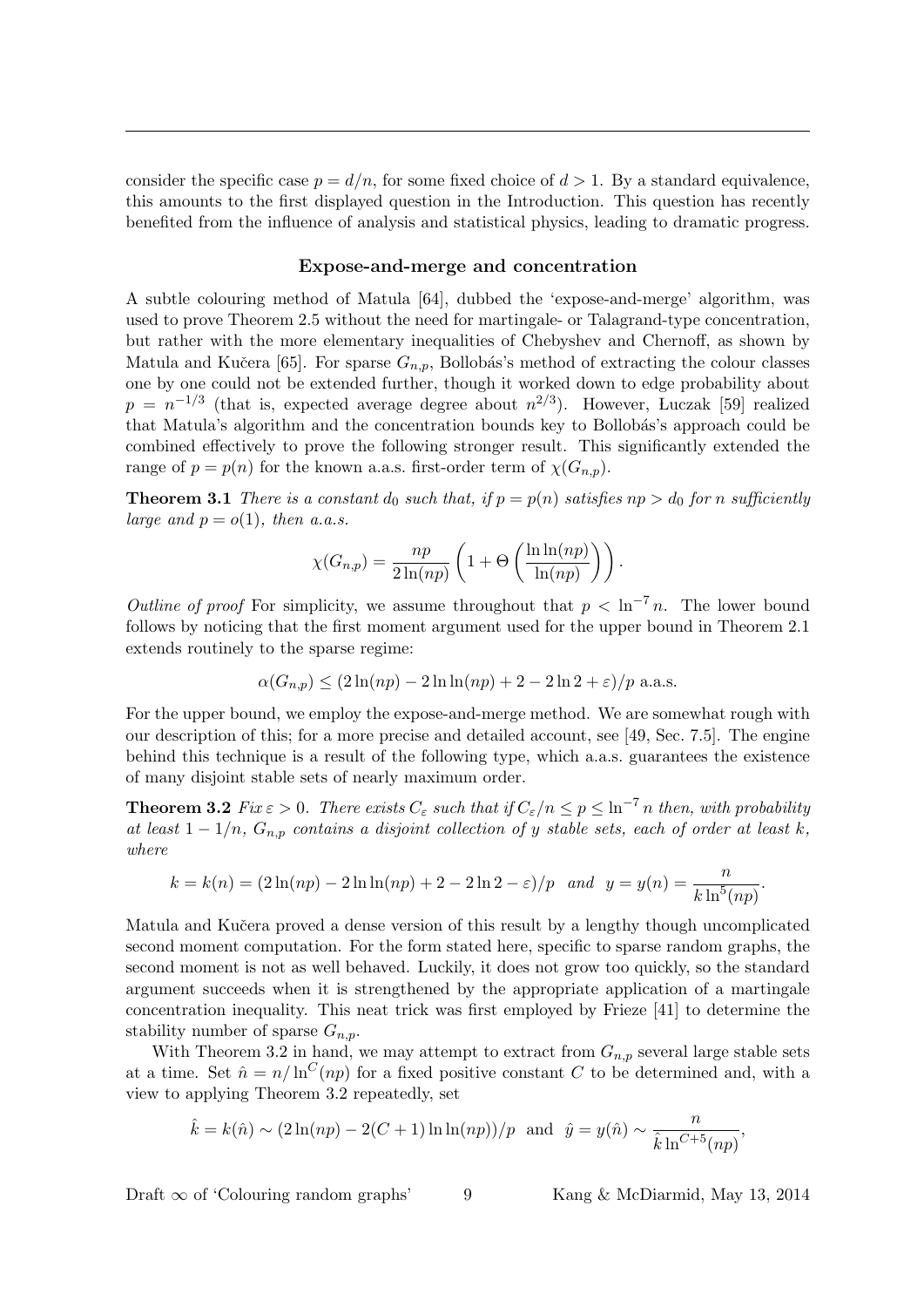where the asymptotics implied in  $\sim$  are as  $np \to \infty$ .

To begin, choose, or rather *expose*, some subset  $A_1$  of  $[n]$  uniformly at random among all subsets of order  $\hat{n}$ . The induced subgraph  $H_1 = G_{n,p}[A_1]$  may be viewed as  $G_{\hat{n},p}$ , so by Theorem 3.2, with probability at least  $1 - 1/\hat{n}$ , it contains a collection of  $\hat{y}$  disjoint stable sets each of order  $\hat{k}$ . Let us choose one such collection,  $S_1^1, S_1^2, \ldots, S_l^{\hat{y}}$ , uniformly at random (giving each subset of  $A_1$  of order  $\hat{k}$  a fair chance to be part of this collection). We label all vertices in  $\bigcup_j S_1^j$ <sup>1</sup>/<sub>1</sub> as used and all pairs of vertices in  $A_1$  as exposed. Due to our extraction of a particular collection of stable sets from  $H_1$ , we can no longer view the exposed pairs as random edges.

Next we choose a new subset  $A_2$  of order  $\hat{n}$  uniformly at random from only the unused vertices. Unfortunately, we may not view the induced subgraph  $G_{n,p}[A_2]$  as  $G_{\hat{n},p}$  because its structure depends possibly on some exposed pairs. The bald but critical idea now is simply to forget about this problem for a while. More precisely, for each exposed pair from  $A_2$ , we resample by performing a new independent random experiment to include that pair as an edge with probability p. Let  $H_2$  denote the graph on  $A_2$  formed in this way. The key property of  $H_2$  is that it may now be viewed as an independent copy of  $G_{\hat{n},p}$  and, using Theorem 3.2 as above, we may choose a collection,  $S_2^1, S_2^2, \ldots, S_2^{\hat{y}}$ , of disjoint stable sets each of order  $\hat{k}$ . We now label all vertices in  $\bigcup_j S_2^j$  $\frac{d}{2}$  as used and all pairs of vertices in  $A_2$  as exposed.

Over  $\hat{x} = \ln^{C+5}(np) - \ln^{C+2}(np)$  iterations, the probability that some iteration fails to generate a collection of  $\hat{y}$  disjoint stable sets, each of order  $\hat{k}$ , is at most  $\hat{x}/\hat{n} = o(1)$ . With all but negligible probability, we have at the end a collection of  $\hat{x}\hat{y} \sim np/(2\ln(np))$  disjoint sets  $S_i^j$  $s_i^j$  such that  $S_i^1, S_i^2, \ldots, S_i^{\hat{y}}$  are all stable in  $H_i$ . It now remains to show how to merge these sets into a proper colouring of nearly all of  $G_{n,p}$ . In particular, we sketch how the sets  $S_i^j$ i can be pruned slightly to form a proper colouring of all but at most  $O(n/\ln^3(np))$  vertices. (It can then be checked that the graph induced by the remaining vertices has small enough degeneracy that it can be polished off greedily, using only a few extra colours — recall that degeneracy is defined as the maximum over all induced subgraphs of the minimum degree.) The crux here is that, due to our temporary amnesia, although  $S_i^j$  $i<sup>j</sup>$  is a stable set in  $H_i$ , it might not be stable in  $G_{n,p}$ . We are in trouble if  $S_i^j$  $i$  contains some pair of adjacent vertices that was exposed in a previous iteration but resampled as a non-edge in the ith iteration. With an appropriate choice of  $C$  and a first moment estimation, it is indeed possible (although we omit the details) to show that the number  $Y$  of such troublesome pairs is small, satisfying  $\mathbb{P}(Y > n/\ln^3(np)) = O(1/\ln^2(np)).$  Thus a.a.s. we may safely remove Y vertices from  $\bigcup_{i,j} S_i^j$  $i_i$ , one from each troublesome pair, to obtain the required proper colouring of nearly all of  $G_{n,p}$ .

As in the dense regime, in the sparse case one can prove strong concentration results for  $\chi(G_{n,p})$  without knowing an asymptotic value. In addition to the aforementioned bound for the dense case, Shamir and Spencer showed with martingales that, for  $p = n^{-\alpha}$  with  $\alpha > \frac{1}{2}$ ,  $\chi(G_{n,p})$  is a.a.s. confined to an interval whose width is a constant dependent upon  $\alpha$ . A few years later, their proof was sharpened by Luczak [60] to demonstrate two-point concentration when  $\alpha > \frac{5}{6}$ . (By continuity considerations, there must exist edge probability functions  $p(n)$  that evenly balance the probability mass between the events that the chromatic number evaluates to one of two consecutive integers; so two-point concentration is best possible in general.) Another few years later, Alon and Krivelevich [7] extended the two-point result to hold for all (fixed)  $\alpha > \frac{1}{2}$ , using recolouring via the Lovász local lemma.

Draft  $\infty$  of 'Colouring random graphs' 10 Kang & McDiarmid, May 13, 2014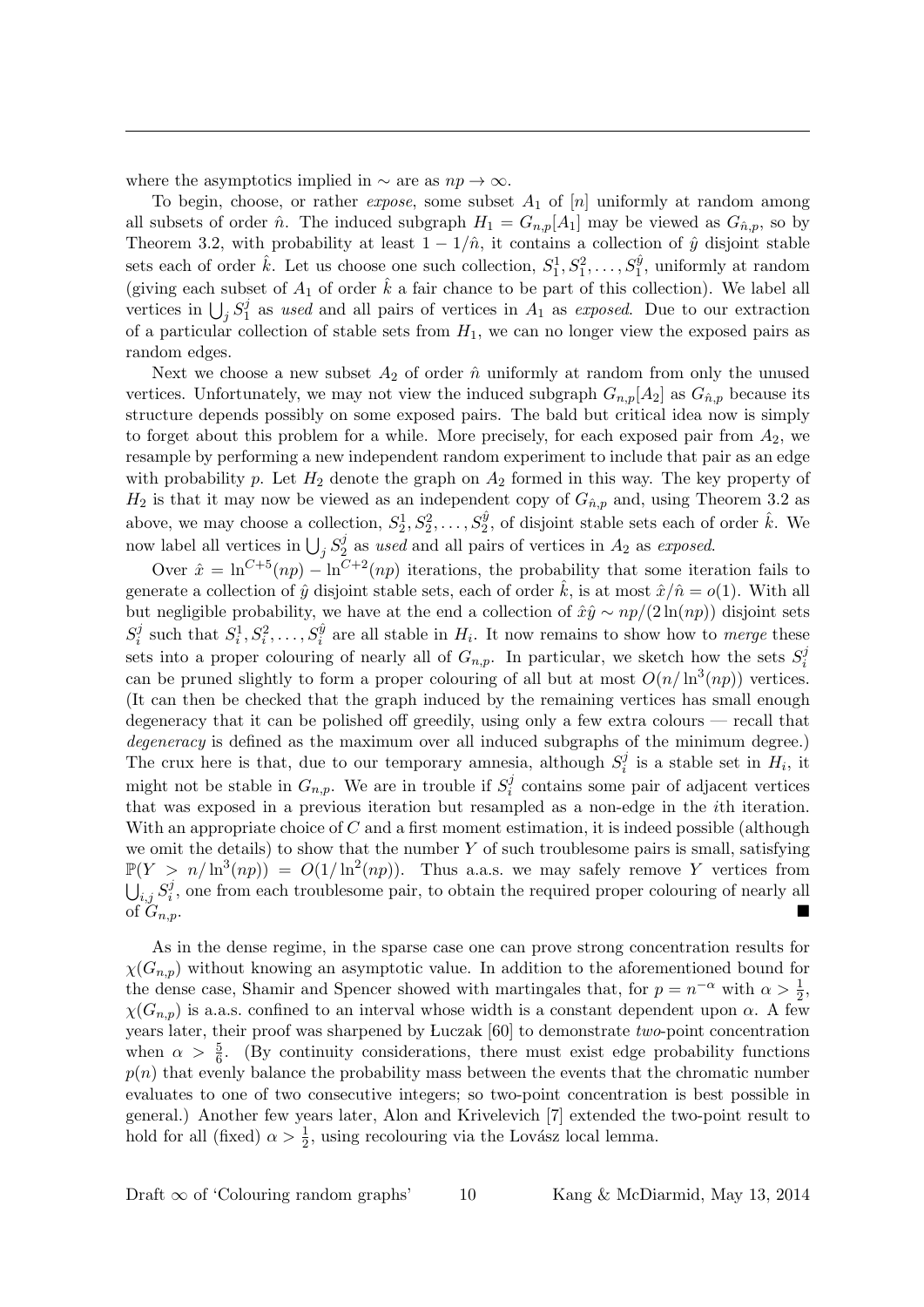This brings us close to the situation that we encountered in the dense case. Martingale techniques show that there is a small range of values that the chromatic number can take, but they do not give any hint of where it is located. The explicit interval implied by Theorem 3.1 is of width  $\Theta(np \ln \ln(np)/\ln^2(np))$ . This is unbounded (and certainly larger than 2) if np is unbounded. On the other hand, if  $np$  is bounded, then we have the intuition (or at least some hope) that it would be possible to identify (nearly) exact values. We pursue this next.

#### Sharp thresholds for  $k$ -colourability

Random graphs exhibit behaviours that might seem counter-intuitive at first sight. Many properties or parameters of  $G_{n,p}$ , such as the stability number or the number of proper kcolourings, experience a sudden change across a small interval of p. This is sometimes referred to as a threshold (or phase transition, as mentioned earlier). It is well known that thresholds arise in wider contexts in mathematics, physics, economics, sociology and elsewhere. In  $G_{n,p}$ , their study is of great importance. The demonstration by Bollobás and Thomason [18] that thresholds exist in a general sense for graph properties (families of graphs that are closed under isomorphism) that are monotone (closed under edge-removal) is one of the fundamental results in random graphs.

In 1999 Friedgut [40] investigated how suddenly a given phase transition takes place. Imprecisely, given a property of  $G_{n,p}$  that undergoes a transition, consider the ratio of the following two quantities:

- $\bullet$  the length of the window of p over which the transition takes place; and
- the critical probability  $p_c$  for which  $G_{n,p_c}$  possesses the property with probability exactly 1  $\frac{1}{2}$  (which is guaranteed to exist).

The property's threshold is *sharp* if as  $n \to \infty$  this ratio tends to 0, whereas if the ratio is bounded away from 0 it is a called a *coarse* threshold. (The result of Bollobás and Thomason showed the ratio to be bounded above for any monotone property.) The foundational example of a sharp threshold is the critical probability for connectivity of  $G_{n,p}$ : it is located at around  $p = (\ln n)/n$ , but the length of the interval over which  $G_{n,p}$  changes from being disconnected to connected is of order  $1/n$ . The seminal work of Friedgut used Fourier analytic techniques to give a deep criterion for monotone graph properties in  $G_{n,p}$  to have sharp thresholds. In rough terms, a monotone graph property with a coarse threshold can be approximated by the property that it contains one of a fixed collection of graphs as a subgraph. With this characterization, Achlioptas and Friedgut [1] showed that, for  $k \geq 3$ , the property of kcolourability (that is, of having chromatic number at most  $k$ ) has a sharp threshold sequence.

**Theorem 3.3** Let  $k \geq 3$  be an integer. There exists  $d_k = d_k(n)$  such that, for any  $\varepsilon > 0$ ,

$$
\lim_{n \to \infty} \mathbb{P}\left(\chi\left(G_{n,(d_k-\varepsilon)/n}\right) \leq k\right) = 1 \quad \text{and} \quad \lim_{n \to \infty} \mathbb{P}\left(\chi\left(G_{n,(d_k+\varepsilon)/n}\right) \leq k\right) = 0.
$$

(It is known that the threshold for 2-colourability is coarse, since the probabilities of  $G_{n,d/n}$ having an odd cycle and not having an odd cycle are both bounded away from 0 for  $d \in (0,1)$ .) From Theorem 3.3, we deduce that  $\chi(G_{n,d/n})$  would be one-point concentrated for all but a vanishing proportion of  $d > 1$  (in Lebesgue measure), if it could be shown that  $d_k(n)$  converges as  $n \to \infty$ , or even that  $d_k(n)$  is constrained to an interval of length independent of k for all large enough n. Unfortunately, Achlioptas and Friedgut's result does not directly yield anything on the actual value of the chromatic number.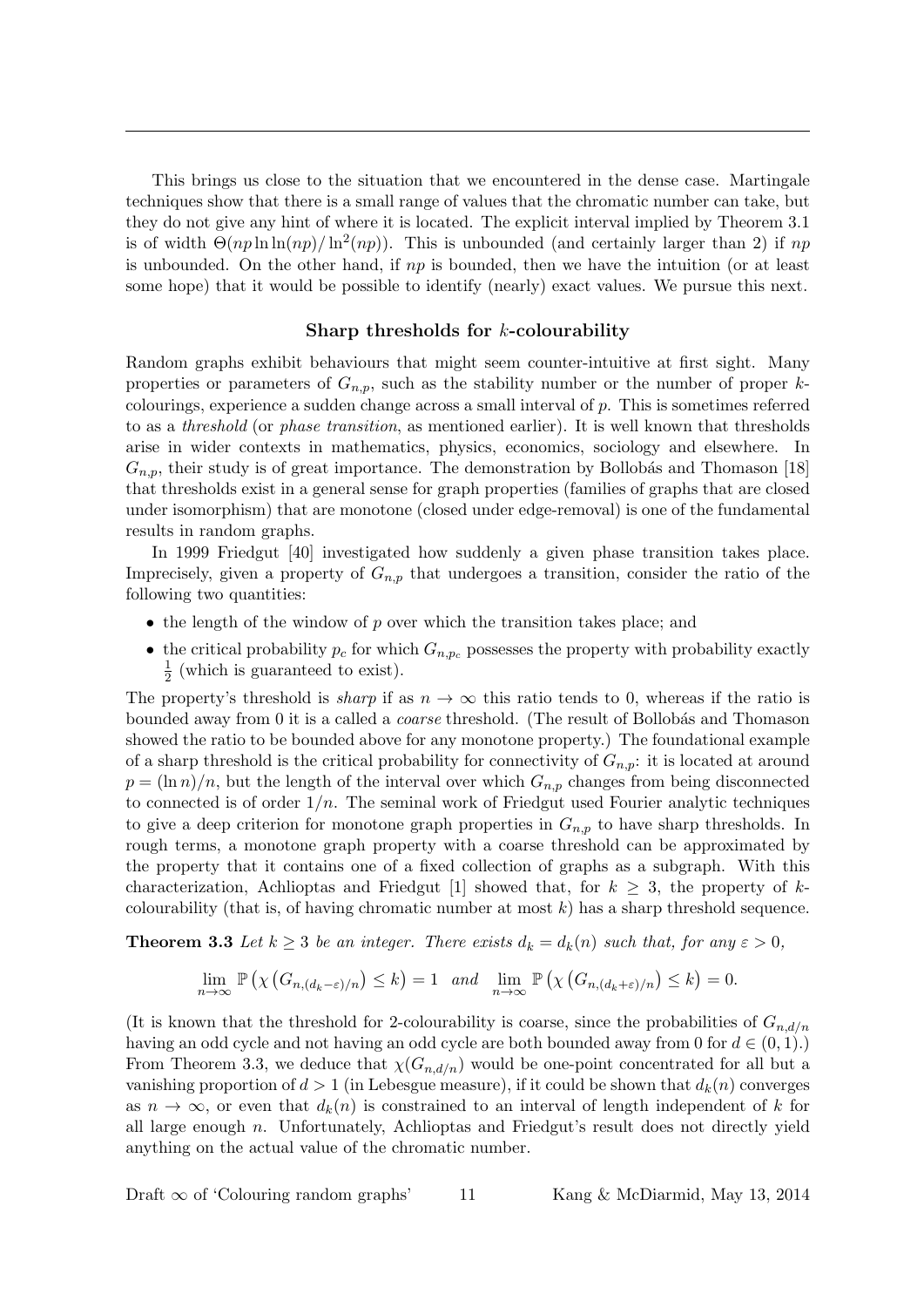The question of convergence of  $d_k(n)$  as  $n \to \infty$  is open, but in a breakthrough in 2005 Achlioptas and Naor [3] found an explicit interval within which the limit must lie if it exists.

**Theorem 3.4** Let  $k > 3$  be an integer. For any  $\varepsilon > 0$ ,

$$
\lim_{n \to \infty} \mathbb{P}\left(\chi\left(G_{n,(2(k-1)\ln(k-1)-\varepsilon)/n}\right) \leq k\right) = 1 \quad \text{and} \quad \lim_{n \to \infty} \mathbb{P}\left(\chi\left(G_{n,(2k-1)\ln k)/n}\right) \leq k\right) = 0.
$$

Thus the sharp threshold sequence  $d_k = d_k(n)$  for k-colourability (as guaranteed by Theorem 3.3) satisfies for all  $n$ 

$$
2(k-1)\ln(k-1) \le d_k \le (2k-1)\ln k. \tag{1}
$$

An immediate corollary of Theorem 3.4 is that a.a.s. the chromatic number of  $G_{n,d/n}$  must take either one explicit value or one of two values.

Corollary 3.5 Given  $d > 0$ , let  $k_d$  be the least integer k for which  $d < 2(k-1)\ln(k-1)$ . Then  $\chi(G_{n,d/n})$  is  $k_d - 1$  or  $k_d$  a.a.s. If  $d \geq (2k_d - 3) \ln(k_d - 1)$ , then  $\chi(G_{n,d/n}) = k_d$  a.a.s.

Building upon this work and combining it carefully with some other ideas used for existential sharp concentration of the chromatic number, Coja-Oghlan, Panagiotou and Steger [26] have obtained an explicit two- or three-point concentration result for denser  $G_{n,p}$ , specifically for  $p = n^{-\alpha}$  with  $\alpha > \frac{3}{4}$ . Recently, Dyer, Frieze and Greenhill [33] have obtained an analogue of Theorem 3.4 for the weak chromatic number of binomial random k-uniform hypergraphs.

We briefly outline some of the ideas of the proof of Theorem 3.4. First of all, rather than  $G_{n,d/n}$ , it is not only easier but also does not hurt to work with the random multigraph  $G_{n,m}$ with  $m=\frac{1}{2}$  $\frac{1}{2}$ dn, where we throw in m edges independently and uniformly at random, allowing repetitions. Counting the number of proper k-colourings of  $G_{n,m}$  is equivalent to summing, over all possible partitions of  $[n]$  into k parts, the indicator variable that the given partition is a proper colouring. The right-hand side of  $(1)$ , as first observed by Devroye (see [23]), is a simple first moment estimate. It follows from the fact that a given partition into k parts is a proper colouring with probability at most  $(1 - 1/k)^m$ , and thus the expected number of proper k-colourings of  $\widetilde{G}_{n,m}$  is at most  $k^{n}(1 - 1/k)^{m}$ .

For the much more difficult part, the lower bound on  $d_k$ , Achlioptas and Naor made a consummate application of the second moment method, which they reduced to a high-dimensional optimization problem. A powerful simplification is to restrict attention to partitions of  $[n]$ that are balanced – that is, each part has  $n/k$  vertices (where we have also assumed  $k/n$ ). These account for most proper k-colourings of  $\tilde{G}_{n,m}$ . The number of balanced proper kcolourings of  $\widetilde{G}_{n,m}$  is a sum of  $n!/((n/k)!)^k$  indicators, and it follows that its first moment is

$$
\frac{n!}{((n/k)!)^k} \left(1 - \frac{1}{k}\right)^m.
$$

To bound the second moment of this random variable, we bound the probability, for a given pair of balanced partitions, that both are proper k-colourings of  $G_{n,m}$ . Using the property that the partitions are balanced, we may see that this probability is

$$
\left(1-\frac{2}{k}+\sum_{i,j}\frac{\ell_{ij}{}^2}{n^2}\right)^m,
$$

Draft  $\infty$  of 'Colouring random graphs' 12 Kang & McDiarmid, May 13, 2014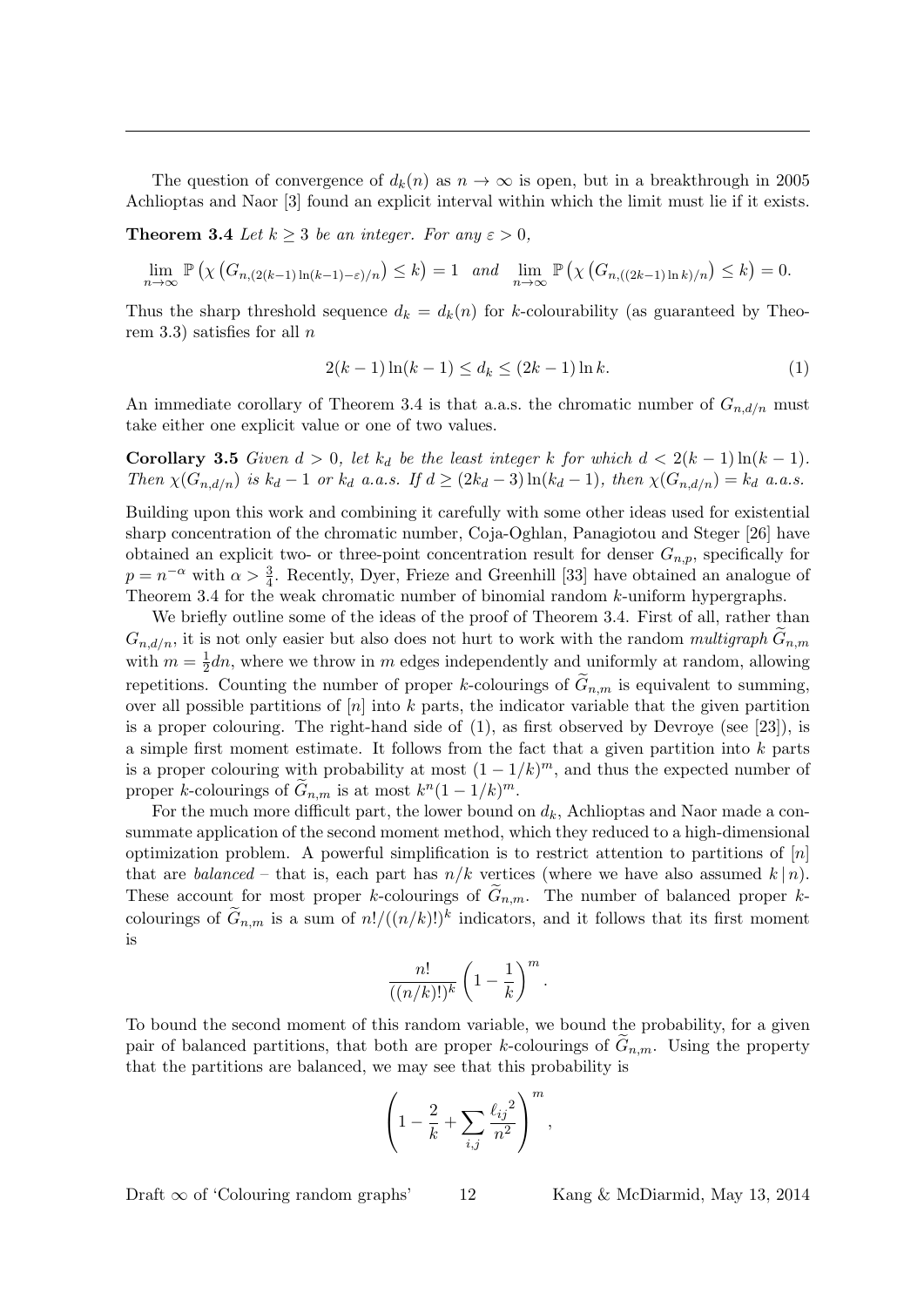where  $\ell_{ij}$  is the number of vertices of  $[n]$  with colour i in one of the balanced partitions and colour  $j$  in the other. So the correlation between two variables that indicate whether a given balanced partition is proper is governed by  $k^2$  parameters. Consider the set  $\mathcal L$  of all  $k \times k$ matrices  $\mathbf{L} = (\ell_{ij})$  of non-negative integers for which the sum of each row and each column is  $n/k$ . The second moment of the number of balanced proper k-colourings can be expressed as

$$
\sum_{\mathbf{L}\in\mathcal{L}}\frac{n!}{\prod_{i,j}\ell_{ij}!}\left(1-\frac{2}{k}+\sum_{i,j}\frac{\ell_{ij}^2}{n^2}\right)^{dn/2}
$$

Optimization over L can be translated into optimization over the Birkhoff polytope  $\mathcal{B}_k$ , the set of  $k \times k$  doubly stochastic matrices. Thus, to bound the second moment appropriately, it suffices to show a particular entropy–energy inequality over  $\mathcal{B}_k$ . Achlioptas and Naor did so by first relaxing to singly stochastic matrices and then using sophisticated geometric and analytic ideas. The argument then shows that the probability of being k-colourable is bounded above 0, whereupon an application of Theorem 3.3 implies the theorem.

Recent work of Coja-Oghlan and Vilenchik [27] and of Coja-Oghlan [24] has markedly improved both ends of the interval (1) (which we remark has length  $(1 + o(1)) \ln k$  as  $k \to$  $\infty$ ). Guided by important developments in statistical physics, which used applications of the so-called 'cavity method' and 'belief/survey propagation' algorithms [21], [76], they have obtained a range of length independent of  $k$ :

$$
(2k-1)\ln k - 2\ln 2 - o(1) \le d_k \le (2k-1)\ln k - 1 + o(1),\tag{2}
$$

.

where the  $o(1)$  asymptotics are as  $k \to \infty$ . The above range for the k-colourability sharp threshold sequence (particularly the improved lower bound) is quite close to completely settling the original question of Erdős and Rényi from 1960. It shows that  $\chi(G_{n,d/n})$  is concentrated on an explicit value – that is, the least integer k for which  $d < (2k-1)\ln k - 2\ln 2$ holds – for all but a vanishing proportion of  $d > 1$ .

# 4. Random regular graphs

Given an integer  $r \geq 1$ , let  $G_{n,r}$  be a graph chosen uniformly at random from the set of r-regular graphs with vertex-set  $[n]$  (where rn is even, for feasibility). This model of random graphs has received much attention since the late  $1970s$ , when Bollobás [13] probabilistically reinterpreted an enumerative formula of Bender and Canfield [11] using the now-standard 'configuration' or 'pairing' model. In some aspects,  $G_{n,r}$  is qualitatively quite distinct from  $G_{n,p}$ . For example,  $G_{n,r}$  has stronger connectivity properties at lower edge densities: notably,  $G_{n,3}$  is Hamiltonian a.a.s. However, for larger r,  $G_{n,r}$  seems to behave more like  $G_{n,p}$ ; this was partially formalized by Kim and Vu [54]. (The rough intuition behind this is that, above a certain density, all the degrees of  $G_{n,p}$  are highly concentrated around  $np$ .) Techniques for proving properties of  $G_{n,r}$  are usually more difficult though, and are close in spirit to those used in analytic and enumerative combinatorics. The refinement of these techniques is useful in the study of degree-constrained random graphs, with relevance to real-world network modelling. Wormald [88] has a broad account of the theory of random regular graphs. It is important to note that, unlike  $G_{n,p}$ , the model  $G_{n,r}$  is not generally one that is monotone in density. In other words, it is not true in general that, if a monotone property holds in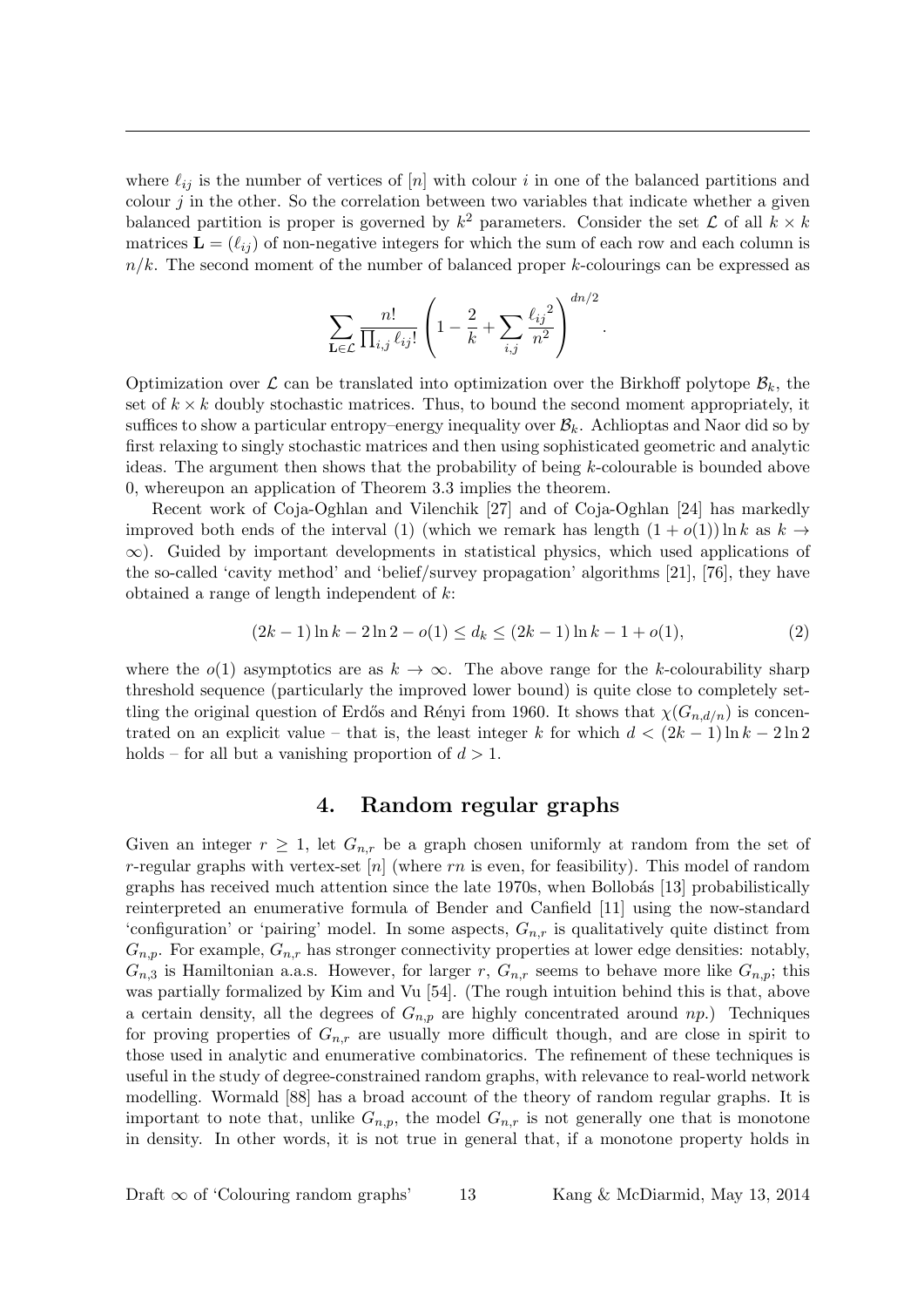$G_{n,r}$  a.a.s., then it also holds in  $G_{n,r+1}$  a.a.s. (as can seen by considering the property of containment of a perfect matching); however, for fixed  $r \geq 2$ , this statement is true as a consequence of 'contiguity' (see, for example, [49] or [88]).

Two of the first results on the chromatic number of  $G_{n,r}$  were given in 1992. Molloy and Reed bounded the expected number of proper k-colourings in the pairing model of  $G_{n,r}$ , with r fixed, to conclude that, if  $k(1-1/k)^{r/2} < 1$ , then  $\chi(G_{n,r}) > k$  a.a.s. This argument was given in Molloy's University of Waterloo master's thesis, but it has been reiterated in the more easily obtained paper [84]. Frieze and Luczak [43] further analyzed the pairing model to show that, if  $r = r(n) < n^{1/3-\epsilon}$  for some  $\epsilon > 0$  and  $r \ge r_0$  for some constant  $r_0$ , then a.a.s.

$$
\chi(G_{n,r}) = \frac{r}{2\ln r} + \Theta\left(\frac{r\ln\ln r}{\ln^2 r}\right).
$$

About a decade later, with an 'edge-switching' strategy, Cooper, Frieze, Reed and Riordan [28] extended this asymptotic statement to hold if  $r < n^{1-\varepsilon}$  for some  $\varepsilon > 0$  (and  $r \ge r_0$  for some constant  $r_0$ ). In an independent and complementary project, Krivelevich, Sudakov, Vu and Wormald [57] used an expression for the probability that  $G_{n,p}$  is r-regular to show in the range  $n^{6/7+\varepsilon} < r < 0.9n$  that  $\chi(G_{n,r}) \sim n/(2 \log_b r)$ , where  $b = n/(n-r)$ . An easy calculation checks that these estimates of  $\chi(G_{n,r})$  agree asymptotically as  $r \to \infty$  with those of  $\chi(G_{n,p})$ with  $p = r/n$ .

As it did for  $G_{n,p}$ , significant progress on the determination of  $\chi(G_{n,r})$  in the sparse case (when r is constant) came later. The values  $r \leq 3$  are easy. (Trivially,  $\chi(G_{n,1}) = 2$  a.a.s. For  $r \geq 2$ ,  $G_{n,r}$  contains an odd cycle a.a.s. and so  $\chi(G_{n,2}) = 3$  a.a.s. Also a.a.s.  $\chi(G_{n,3}) = 3$ since  $G_{n,3}$  contains no  $K_4$  subgraph and the statement follows from Brooks's theorem.) The next values are more involved. For  $4 \le r \le 10$ , Shi and Wormald [83], [84] provided in 2007 a fine analysis, using the differential equations method [87], of a tailored colouring algorithm, to obtain explicit one- or two-point determinations. (The idea behind this general analytic method is to show that a random variable of interest can be tracked accurately by some function expressed as the solution to a set of differential equations.) In particular, Shi and Wormald proved that  $\chi(G_{n,4}) = 3$ ,  $\chi(G_{n,5})$  is 3 or 4, and  $\chi(G_{n,6}) = 4$  a.a.s.

A further advance was obtained a few years later. Improving on a previously-announced bound of Achlioptas and Moore [2], Kemkes, Pérez-Giménez and Wormald [53] used subgraph conditioning (see [88]) to prove the following theorem.

**Theorem 4.1** Given  $r > 0$ , let  $k_r$  be the least integer k for which  $r < 2(k-1)\ln(k-1)$ . Then  $\chi(G_{n,r})$  is  $k_r - 1$  or  $k_r$  a.a.s. If  $r \geq (2k_r - 3) \ln(k_r - 1)$ , then  $\chi(G_{n,r}) = k_r$  a.a.s.

The lower bound is just the aforementioned bound of Molloy and Reed. As we have often seen, the most difficult part in obtaining the upper bound is controlling the second moment. Even after an adaptation of the sophisticated analysis of Achlioptas and Naor, the second moment is too large for the application of either Chebyshev's inequality or the Paley–Zygmund inequality directly, and no sharp threshold-type result is available. In particular, the second moment is some constant times the square of the first moment. The broad intuition for the subgraph conditioning method is that much of the magnitude of the second moment may depend on the presence of some specific small but not too common subgraphs, such as short cycles. When the method applies, conditioning on counts of enough of these small subgraphs does not change the first moment by too much, but it reduces the second moment to any desired fraction of the original. Kemkes, Pérez-Giménez and Wormald showed that this method is

Draft  $\infty$  of 'Colouring random graphs' 14 Kang & McDiarmid, May 13, 2014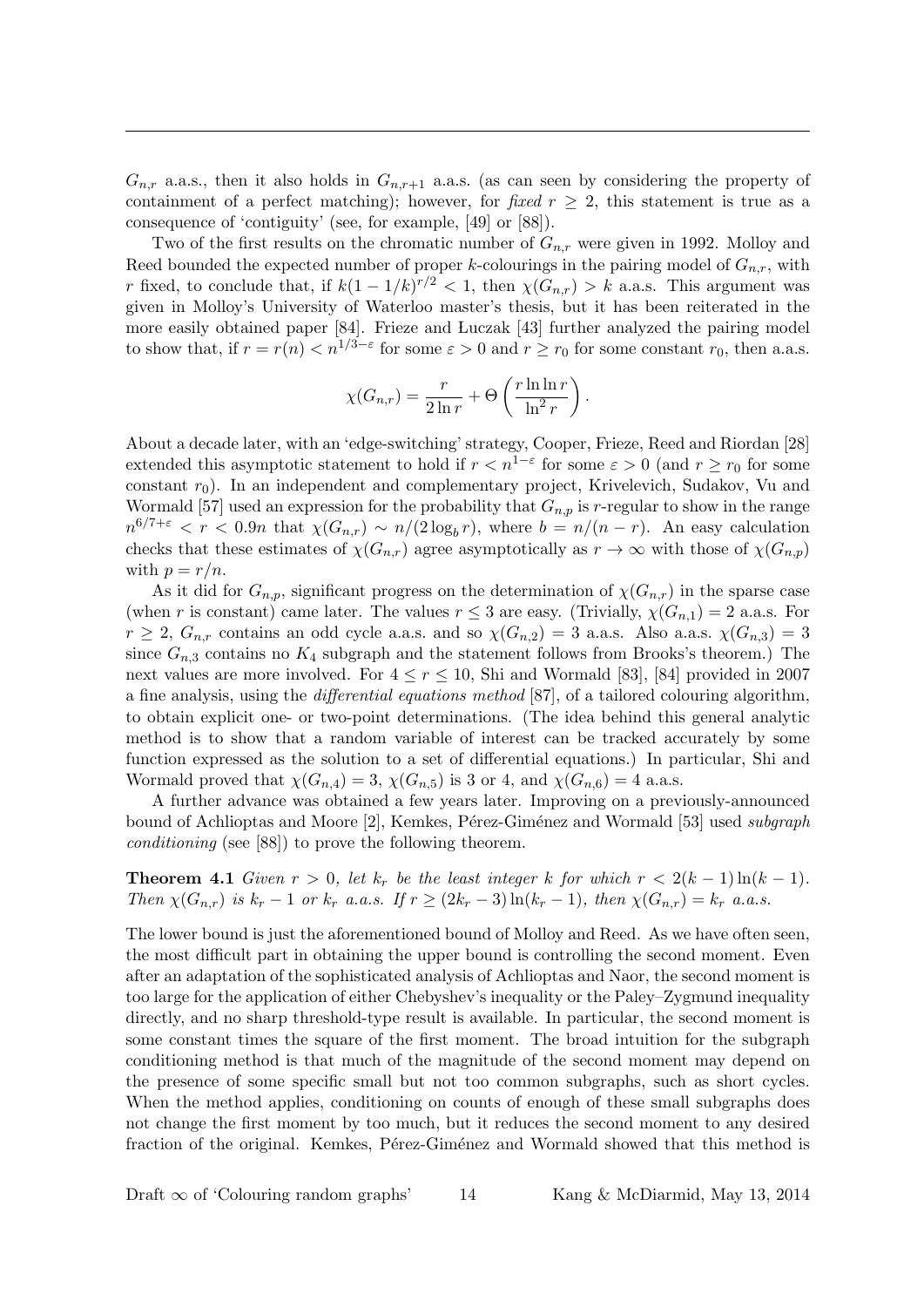applicable to the number of balanced k-colourings of  $G_{n,r}$ , in order to obtain the upper bound on  $\chi(G_{n,r})$  in this theorem.

A comparison of Theorem 4.1 and Corollary 3.5 suggests that  $G_{n,r}$  and  $G_{n,r/n}$  have a close affinity with respect to k-colourability, which contrasts with the broader qualitative differences we pointed out earlier. In a recent manuscript, Coja-Oghlan, Efthymiou and Hetterich [25] have proved a more direct connection between these parameters, and used that link to tighten the bounds on  $\chi(G_{n,r})$  to match the bounds on  $\chi(G_{n,p})$  in (2). In particular, there is some  $\varepsilon_k$  with  $\varepsilon_k\to 0$  as  $k\to\infty$  such that

- if  $r \leq (2k-1)\ln k 2\ln 2 \varepsilon_k$ , then  $\chi(G_{n,r}) \leq k$  a.a.s.; whereas,
- if  $r \geq (2k-1)\ln k 1 + \varepsilon_k$ , then  $\chi(G_{n,r}) > k$  a.s.s.

For the upper bound, they combine the second moment calculations in [27] with the subgraph conditioning methodology in [53]. The lower bound demands more technical care, and for this they study the geometry of the set of proper k-colourings and use large deviations analysis.

Note that the result that  $\chi(G_{n,4}) = 3$  a.a.s. is not captured by Theorem 4.1 or the more recent work [25]. The conjecture that  $\chi(G_{n,5}) = 3$  a.a.s. remains open, but there is some positive evidence for it in [30]. Ben-Shimon and Krivelevich [10] have used the edge-switching method to prove existential two-point concentration of  $\chi(G_{n,r})$  for  $r = o(n^{1/5})$ , though since the continuity argument fails for  $G_{n,r}$  it is unclear even whether two-point concentration is best possible. For fixed r, it seems very likely that  $\chi(G_{n,r})$  is always uniquely determined a.a.s. This is true with an explicit determination for 'most' values of  $r$  by the new results in [25].

#### Random Cayley graphs

So far in this section, we have focused on the uniform model of regular graph. We now mention briefly a very different, algebraically-defined family of random regular graph models that has recently garnered heightened interest, including in regard to the chromatic number. Let B be a finite group of order n and  $k \in \left[\frac{1}{2}\right]$  $\frac{1}{2}n$ ]. Choose a subset  $A \subseteq B$  by first choosing  $k$  elements of  $B$  independently and uniformly at random (with repetitions), and then letting A be these elements together with their inverses, without the identity. The random Cayley *graph* with respect to B and k is the graph with vertex-set B where  $b_1$  and  $b_2$  are adjacent when  $b_1 \cdot b_2^{-1} \in A$ ; this graph is regular of degree  $|A| \leq 2k$ . The study of such random graphs is important in many settings, such as information theory, computational complexity, and additive combinatorics. The behaviour of the chromatic number of random Cayley graphs is currently an active research area; we refer the interested reader to Alon [6] for a systematic study, where, for instance, it is shown that the chromatic number of the random Cayley graph with respect to any B and k is  $O(k/\ln k)$ . (Alon furthermore gives general lower bounds that nearly match the upper bound in the dense case  $k = \Theta(n)$  but worsen for smaller k.) We also point to a recent manuscript of Green and Morris [47] on random Cayley sum graphs with respect to  $\mathbb{Z}/n\mathbb{Z}$ . In this model,  $A \subseteq \mathbb{Z}/n\mathbb{Z}$  is chosen by including each element independently at random with probability  $\frac{1}{2}$ ; then  $x, y \in \mathbb{Z}/n\mathbb{Z}$  are adjacent in the graph when  $x + y \in A$ . With methods from additive combinatorics, such as an 'arithmetic regularity lemma', they prove that such graphs a.a.s. have no clique or stable set of order more than  $(2 + o(1)) \log n$ . A matching upper bound on the chromatic number, although with a technical restriction that  $gcd(n, 6) = 1$ , was recently proved by Green [46].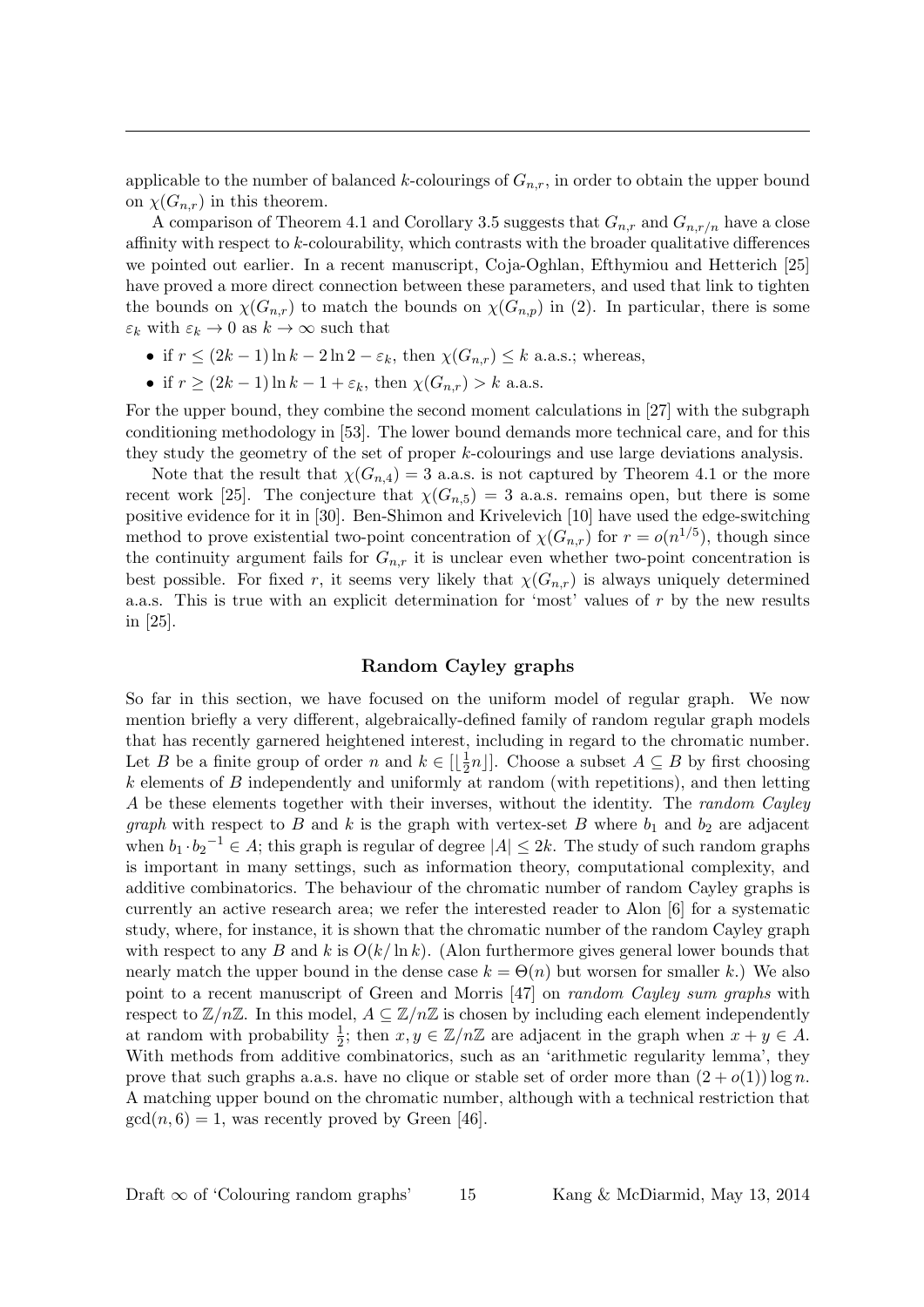# 5. Random geometric graphs

Suppose that we wish to assign bands of radio frequencies to a collection of active transmitters scattered in some region. Minimizing the amount of spectrum allocated can be modelled (albeit with many simplifying assumptions) as follows. Given a collection  $\mathcal{X} = \mathcal{X}_n$  of independent random points  $X_1, X_2, \ldots, X_n \in \mathbb{R}^d$  with common probability distribution  $\nu$  and a positive distance parameter  $r = r(n) > 0$ , we first construct a *random geometric graph*  $G_n(\mathcal{X}, r)$  with vertex-set [n], where i and j are adjacent when  $||X_i - X_j|| < r$ . Then, taking  $\|\cdot\|$  as the ordinary Euclidean norm and  $\nu$  as a uniform distribution over  $[0, 1]^2$ , we may imagine the points  $X_i$  as transmitters in the plane and r as their common transmission (and interference) range. We are interested in the asymptotic behaviour of  $G_n(\mathcal{X}, r)$  as  $n \to \infty$ and assume  $r = r(n) = o(n)$ . (In fact, the norm  $\|\cdot\|$  may be any norm and  $\nu$  may be any probability distribution with a bounded density function over  $\mathbb{R}^d$ .) We may thus consider a proper colouring as a good spectrum allocation, so that  $\chi(G_n(\mathcal{X}, r))$  indicates the minimum amount needed.

The random geometric graph is a much-studied model because of its simple and natural definition, its history going back more than half a century, and its well-established links to areas such as statistics, probability theory and electrical engineering. Background and further properties of  $G_n(\mathcal{X}, r)$  are covered in detail in the monograph of Penrose [79]. Intuitively, the parameter  $r(n)$  plays the same role that the edge probability parameter  $p(n)$  does in  $G_{n,p}$ . It controls density: the average degree of  $G_n(\mathcal{X}, r)$  is  $\Theta(r^dn)$  in general, and is about  $\pi r^2n$ for the Euclidean norm and a uniform distribution over  $[0,1]^2$ . As we might expect,  $G_n(\mathcal{X}, r)$ goes through a number of phases as  $r$  increases. We remark here that most of the results in this subsection are given with stronger convergence than a.a.s.: a property holds *almost* surely  $(a.s.)$  if it holds with probability 1.

We will see that there is a threshold in the a.s. behaviour of  $\chi(G_n(\mathcal{X}, r))$ . Loosely speaking, the chromatic number behaves very 'locally' in the sparse regime when the average degree is  $o(\ln n)$ , whereas it behaves essentially as if the points are uniformly spread in the dense regime when the average degree is  $\omega(\ln n)$ ; the behaviour at the threshold  $\Theta(\ln n)$  is most interesting. Moreover, the chromatic number of  $G_n(\mathcal{X}, r)$  is quite close to both the clique number and the maximum degree, in contrast with  $G_{n,p}$ . This bolsters our natural intuition from the fact that the structure of  $G_n(\mathcal{X}, r)$  is locally determined. (We comment here that, for a 'deterministic' geometric graph G in the plane with Euclidean norm, it is known that  $\chi(G) \leq 3\omega(G) - 2$  and  $\Delta(G) \leq 6\omega(G) - 7$ .

Before stating the main result, we define the parameters required of the common probability measure  $\nu$  and the norm  $\|\cdot\|$ . The maximum density  $\sigma$  of  $\nu$  is the essential supremum of the probability density function f of  $\nu$  – that is,  $\sigma = \sup\{t : \text{vol}(\{x : f(x) > t\}) > 0\}$ , where vol denotes the (Lebesgue measure) volume. For  $K > 0$ , let  $N(K)$  be the maximum cardinality of a collection of pairwise disjoint translates of the unit ball  $B = \{x \in \mathbb{R}^d : ||x|| < 1\}$ , with centres in  $(0, K)^d$ . The (*translational*) packing density  $\delta$  of the unit ball B with respect to  $\|\cdot\|$  is defined as

$$
\delta = \lim_{K \to \infty} \frac{N(K) \operatorname{vol}(B)}{K^d}.
$$

This limit always exists and satisfies  $0 < \delta \leq 1$ . For the Euclidean norm in  $\mathbb{R}^2$ , it is known that This limit always exists and satisfies  $0 < \delta \leq 1$ . For the Euclidean florm in K-, it is known that  $\delta = \pi/(2\sqrt{3}) \approx 0.907$ . Informally,  $\delta$  is the greatest proportion of  $\mathbb{R}^d$  that can be filled with disjoint translates of B. We are now ready to see the full picture of phases for  $\chi(G_n(\mathcal{X}, r))$ .

Draft  $\infty$  of 'Colouring random graphs' 16 Kang & McDiarmid, May 13, 2014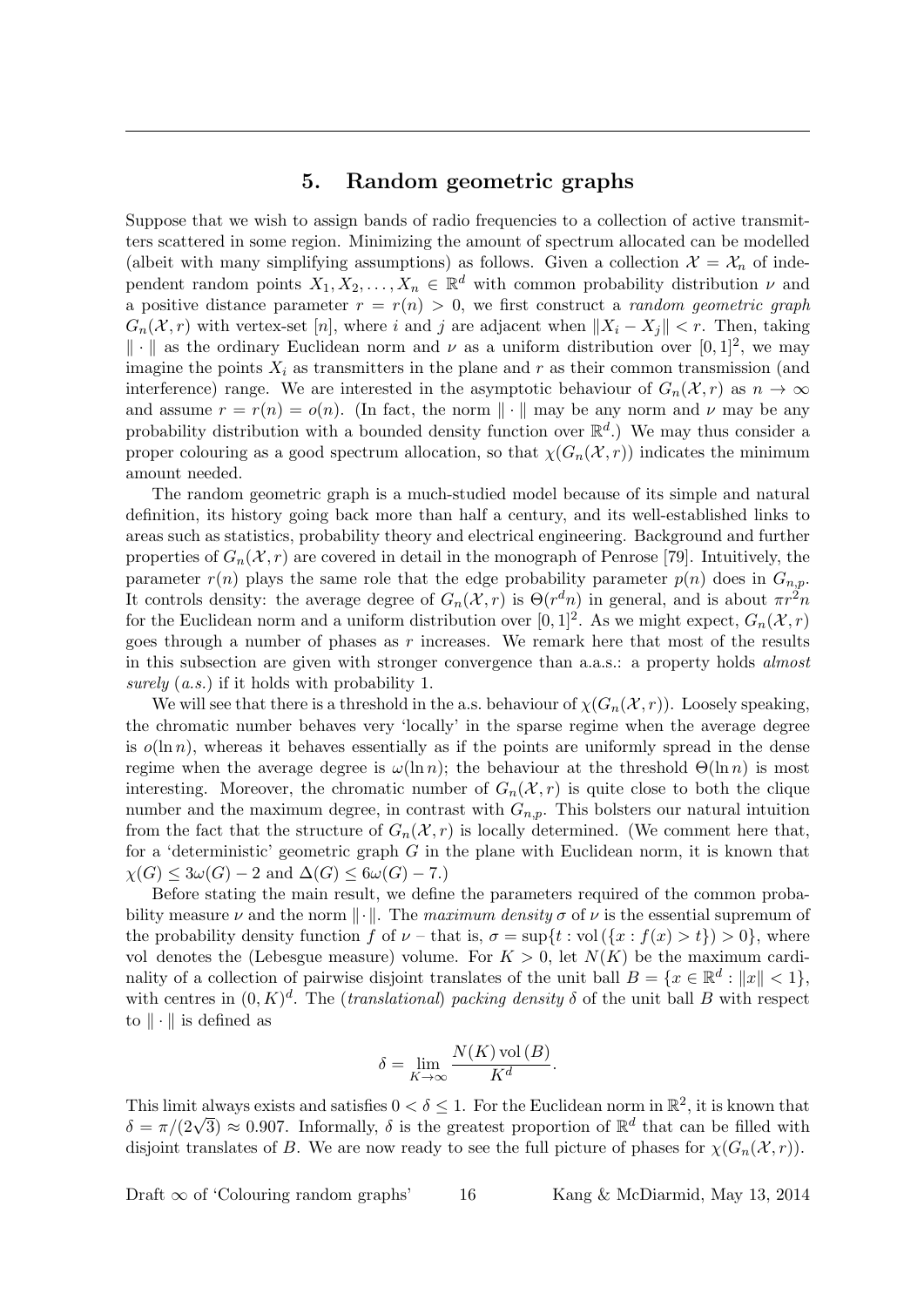**Theorem 5.1** For the random geometric graph  $G_n(\mathcal{X}, r)$ , the following hold.

- Very sparse regime: Suppose that  $r^dn \leq n^{-\alpha}$  for some fixed  $\alpha > 0$ , and let  $k = k(n) =$  $\left| \ln n / \ln(r^d n) \right| + \frac{1}{2}$  $\frac{1}{2}$ ]. Then a.s.  $\chi(G_n(\mathcal{X},r)) = \omega(G_n(\mathcal{X},r))$  is k or  $k+1$  for all but finitely many n.
- Sparse regime: Suppose that  $r^dn = \omega(n^{-\varepsilon})$  for all  $\varepsilon > 0$  but  $r^dn = o(\ln n)$ . Then a.s. both  $\chi(G_n(\mathcal{X}, r))$  and  $\omega(G_n(\mathcal{X}, r))$  are asymptotic to  $\ln n/\ln(\ln n/(r^dn))$ .

Intermediate regime: Suppose that  $\sigma r^d n/\ln n \to t \in (0,\infty)$ . Then a.s.

$$
\chi(G_n(\mathcal{X},r)) \sim f_\chi(t) \cdot \sigma r^d n
$$
 and  $\omega(G_n(\mathcal{X},r)) \sim f_\omega(t) \cdot \sigma r^d n$ 

where the functions  $f_{\chi}$  and  $f_{\omega}$  are given explicitly in [72]. They depend only on d and  $\|\cdot\|$ , and are continuous;  $f_{\chi}$  is non-increasing, and satisfies  $f_{\chi}(t) \to \text{vol}(B)/(2^d\delta)$  as  $t \to \infty$ , and  $f_{\chi}(t) \to \infty$  as  $t \downarrow 0$ ; and  $f_{\omega}$  is strictly decreasing, and satisfies  $f_{\omega}(t) \to \text{vol}(B)/2^d$ as  $t \to \infty$ , and  $f_{\omega}(t) \to \infty$  as  $t \downarrow 0$ .

Dense regime: Suppose that  $r^d n = \omega(\ln n)$  but  $r \to 0$ . Then a.s.

$$
\chi(G_n(\mathcal{X},r)) \sim \frac{\text{vol}(B)}{2^d \delta} \cdot \sigma r^d n
$$
 and  $\omega(G_n(\mathcal{X},r)) \sim \frac{\text{vol}(B)}{2^d} \cdot \sigma r^d n$ .

The results on  $\omega(G_n(\mathcal{X}, r))$  essentially already appeared in Penrose's book [79] of 2003, except that an assumption has been dropped and some results amplified. Both Penrose [79] and McDiarmid [68] studied the chromatic number in the sparse and dense regimes, but prior to the 2011 work of McDiarmid and Müller [72] little was known about the chromatic number in the most difficult intermediate regime,  $r<sup>d</sup>n = \Theta(\ln n)$ . The proof of Theorem 5.1 took an optimization viewpoint. In particular, McDiarmid and M¨uller thoroughly investigated the fractional chromatic number, which is the solution to the linear programming relaxation of the natural integer linear programme for the chromatic number. This could be reduced to analyzing weighted integrals that correspond to feasible solutions of the dual linear programme for the fractional chromatic number. The result then follows on showing that the chromatic and fractional chromatic numbers are close.

The most striking consequence of Theorem 5.1 is that  $\chi(G_n(\mathcal{X}, r))$  and  $\omega(G_n(\mathcal{X}, r))$  have the same asymptotic value when  $r^d n = o(\ln n)$ , but the two quantities differ by a multiplicative factor (if the packing density  $\delta$  is less than 1) when  $r^d n = \omega(\ln n)$ . McDiarmid and Müller also found a sharp threshold between these behaviours (again, if  $\delta < 1$ ).

**Theorem 5.2** If  $\delta < 1$ , there is a critical parameter  $t_0$ , depending only on d and  $\|\cdot\|$ , for which the following hold for the random geometric graph  $G_n(\mathcal{X}, r)$ :

- if  $\limsup_{n\to\infty} \sigma r^dn/\ln n \leq t_0$ , then  $\chi(G_n(\mathcal{X}, r))/\omega(G_n(\mathcal{X}, r)) \to 1$  a.s.;
- if  $\liminf_{n\to\infty} \sigma r^d n/\ln n > t_0$ , then  $\liminf_{n\to\infty} \chi(G_n(\mathcal{X}, r))/\omega(G_n(\mathcal{X}, r)) > 1$  a.s.

Müller [77] established a general principle of existential concentration for parameters of  $G_n(\mathcal{X},r)$ . Specific consequences of this principle are that the clique number  $\omega(G_n(\mathcal{X},r))$ , the chromatic number  $\chi(G_n(\mathcal{X},r))$  and the degeneracy  $\delta^*(G_n(\mathcal{X},r))$  of the random geometric graph are each a.a.s. two-point concentrated if  $r^d n = o(\ln n)$ . The two consecutive values upon which the chromatic number is concentrated remain unknown except in the very sparse regime as specified in Theorem 5.1. Furthermore, in the light of Theorem 5.2, Müller suggested that it would be interesting to determine the location of the threshold (if one exists) for the property that  $\chi(G_n(\mathcal{X}, r)) - \omega(G_n(\mathcal{X}, r))$  is bounded.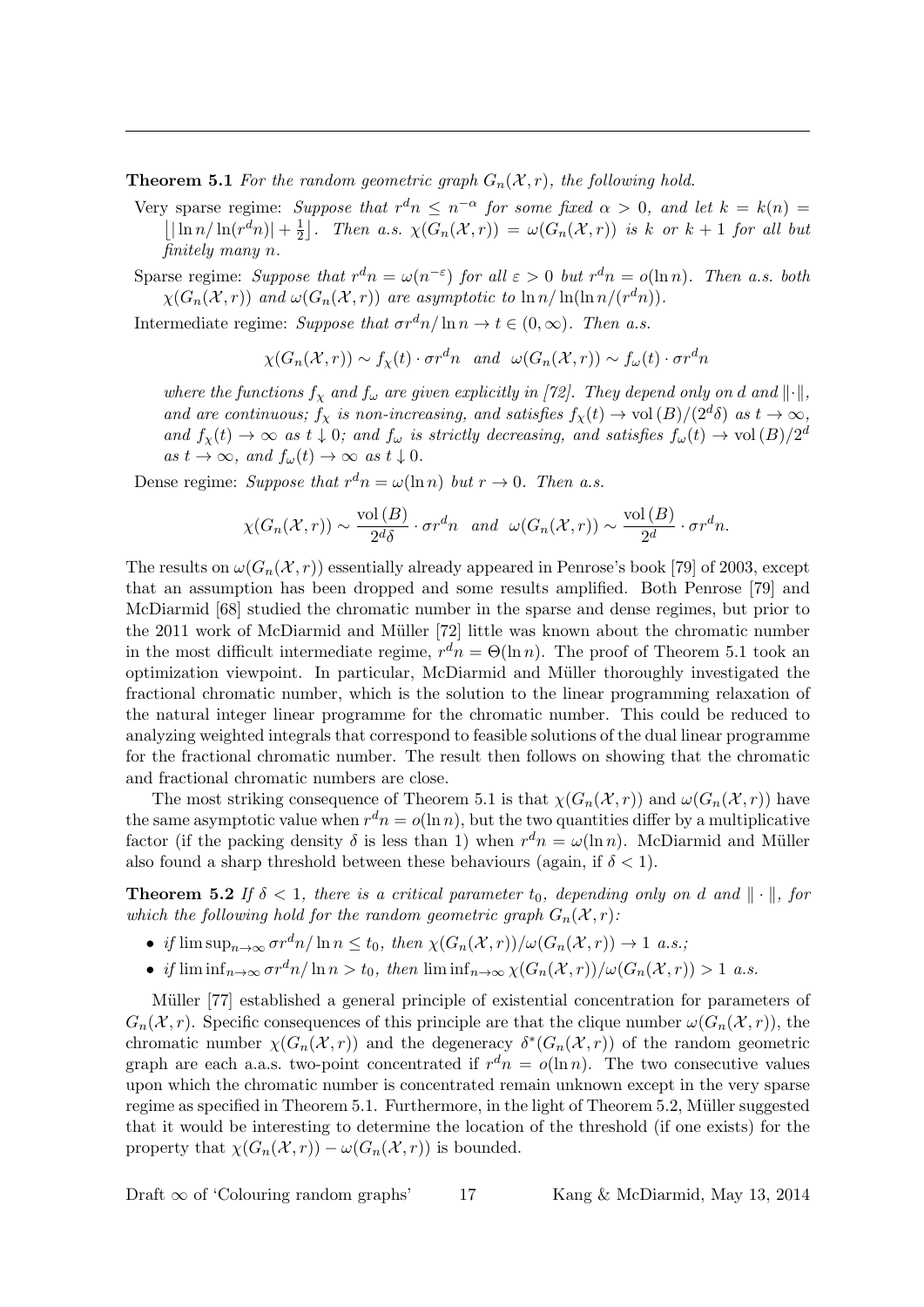# 6. Random planar graphs and related classes

Given the storied history of chromatic graph theory, it would seem unjust to omit mention of planar and other embeddable graphs in a colouring survey. A considerable amount of work has been done on random planar graphs and related models, much in recent years. Let  $\mathscr{P}_n$  be the set of planar graphs with vertex-set  $[n]$  and let  $P_n$  be a graph chosen uniformly at random from  $\mathscr{P}_n$ . We already see the difficulty of this model in its definition: to get a good grip on this random object, we essentially need to enumerate planar graphs as combinatorial structures, regardless of any particular topological embedding. An advance in our understanding of  $P_n$ came about a decade ago, when McDiarmid, Steger and Welsh [74] used a superadditivity argument to show the existence of the (labelled) planar graph growth constant  $\gamma$ , satisfying

$$
\lim_{n \to \infty} \left( \frac{|\mathcal{P}_n|}{n!} \right)^{1/n} = \gamma.
$$

More recently, Giménez and Noy [45] built on work of Bender, Gao and Wormald [12] in a masterful application of analytic combinatorics. They applied classical graph-theoretic decompositions according to connectivity, showed that these translate into basic functional relationships among the corresponding generating functions, and then applied singularity analysis to these functions to determine  $\gamma$  exactly. The mere existence of  $\gamma$ , though, was already enough to derive a range of properties of  $P_n$ , including results on the numbers of vertices of a given degree, of faces of a given size in any embedding, and of automorphisms. These results were given as consequences of what is now known as the 'appearances' theorem [74, Thm. 4.1], which says roughly that a.a.s. any connected planar graph appears in  $P_n$  as a pendant copy a linear number of times. Another consequence of the appearances theorem is that  $P_n$  fails to contain a  $K_4$  subgraph with probability  $e^{-\Omega(n)}$ . This implies the following, the first part of which is immediate.

# **Theorem 6.1** A.a.s.  $\chi(P_n) = 4$ . Furthermore, there is an expected quadratic-time algorithm to provide an optimal colouring of  $P_n$ .

The second part of this theorem is an observation of Taraz and Krivelevich (cf. [74]). In linear time, we can distinguish between two cases. The first is that there is a  $K_4$  subgraph, in which case we apply the quadratic-time 4-colouring algorithm for planar graphs. In the second case, which occurs with probability  $e^{-\Omega(n)}$ , we colour the graph optimally using the planar separator theorem, and this takes  $O(c^{\sqrt{n}})$  time. This amounts to a quadratic expected running time. One might wonder whether there is a faster colouring algorithm or a shorter proof of 4-colourability specific to random planar graphs; however, the appearances theorem suggests this to be unlikely. With the above in mind, we might ask what more can be said about colouring random planar graphs. We take several tacks.

One natural direction, towards a probabilistic analogue of the Ringel–Youngs theorem, is to consider graphs embeddable in a fixed surface S. Let  $S_n$  be a graph chosen uniformly at random from the set of graphs embeddable in  $\mathbb S$  with vertex-set [n]. These graph classes were first considered in [69], where it was shown, for example, that they all possess a growth constant, and indeed all have the *same* growth constant  $\gamma$  (as we met for planar graphs). It then follows by an appearances statement (linearly many pendant copies of each connected planar graph) that  $\chi(S_n) \geq 4$  a.a.s. due to  $K_4$  subgraphs. With additional ingredients from topological graph theory and generating function analysis, Chapuy, Fusy, Giménez, Mohar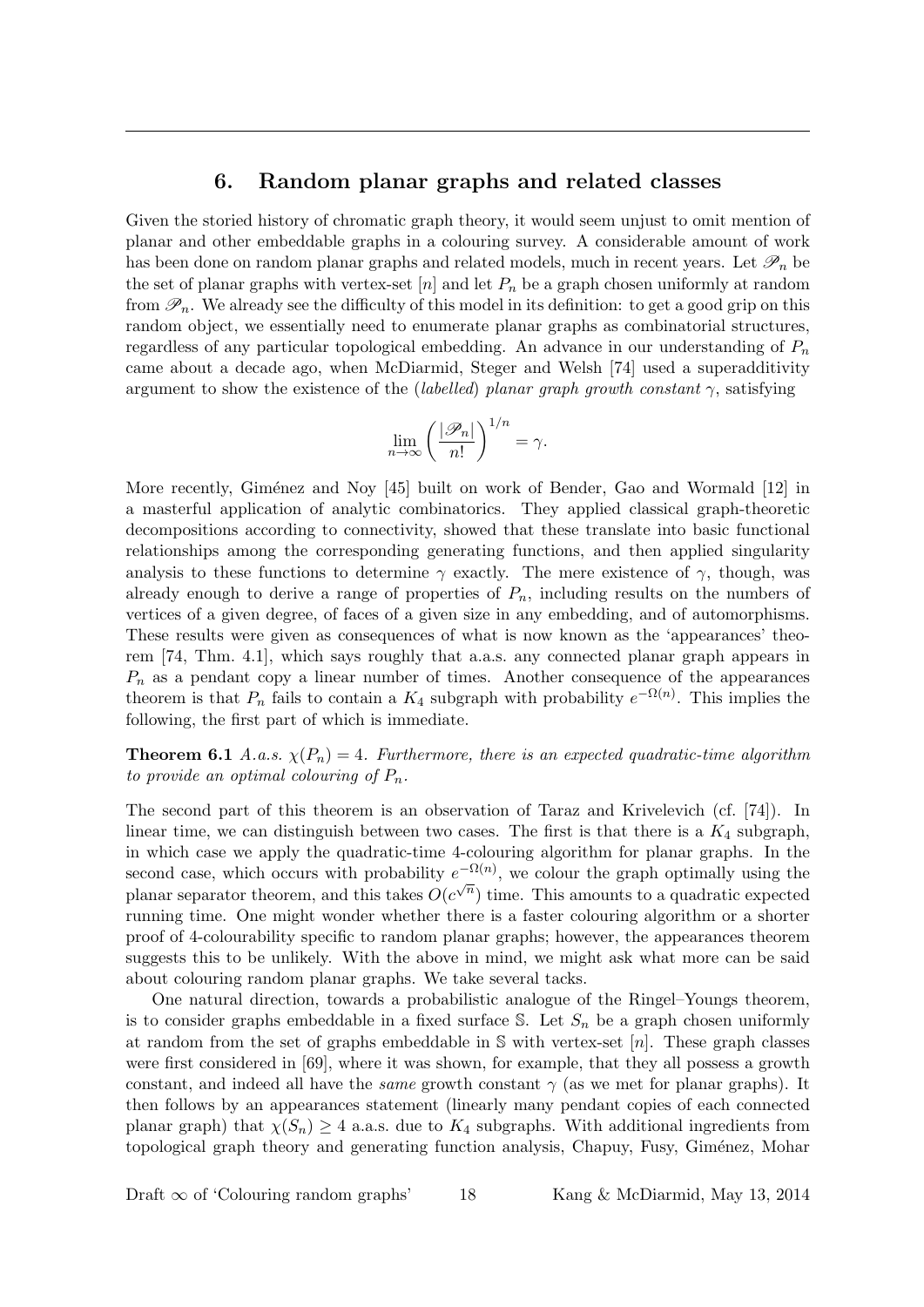and Noy [22] obtained more precise results on  $S_n$ . One consequence of their work was that a.a.s.  $S_n$  has arbitrarily large face-width, indicating local planarity. A result of Thomassen [85] then implies that a.a.s.  $S_n$  is properly 5-colourable. Thus the following holds.

#### Theorem 6.2 A.a.s.  $\chi(S_n)$  is 4 or 5.

It is conjectured in [22] that 4 is a.a.s. the correct value. Recall from Chapter 6 that the *choosability*  $ch(G)$  of a graph G is the least k for which, for any assignment of lists of at least k colours at each vertex, there is always a proper colouring of  $G$  so that each vertex is given a colour from its list. (We discuss choosability further in Section 7.) The choosability of  $S_n$ has been determined exactly: a list-colouring extension [29] of the aforementioned result of Thomassen together with the appearances statement for some non-4-choosable (connected) planar graph imply that  $ch(S_n) = 5$  a.a.s.

From surfaces, one could continue further by studying graphs chosen uniformly from a minor-closed class, as was done in [70]. We comment on one particular aspect of this study which is relevant to chromatic graph theory. In the Introduction, we mentioned that  $G_{n,1/2}$  generates a plethora of counter-examples to an over-strengthened form of Hadwiger's conjecture. Let us rather consider Hadwiger's conjecture itself from the viewpoint of random graphs. Recall that this conjecture asserts that, for any positive integer  $k$ , each  $k$ -chromatic graph has  $K_k$  as a minor. It has been proved for  $k \leq 6$ . Fix an integer  $k \geq 7$ , and let  $\text{Ex}(K_k)$ denote the class of graphs without  $K_k$  as a minor. Since the class  $\text{Ex}(K_k)$  is 'addable' (meaning that it satisfies some simple decomposition closure properties), it then has a growth constant and so admits an appearances theorem (linearly many pendant copies of each connected member of  $\text{Ex}(K_k)$ ). So, if Hadwiger's conjecture fails for k, then it should be 'easy' to find counter-examples: if  $G_n$  is chosen uniformly at random from the set of graphs in  $Ex(K_k)$  on the vertex-set [n], then  $\chi(G_n) \geq k$  with probability  $1 - e^{-\Omega(n)}$ .

Next, we consider random planar graphs of a given density. Let  $P_{n,m}$  be a graph chosen uniformly at random from the set of all planar graphs on  $[n]$  with m edges; any such graph satisfies  $m \leq 3n - 6$ . This model is directly inspired by  $G_{n,m}$  or  $G_{n,p}$ , although the condition of planarity clearly imposes extra difficulties. As a by-product of their analytic work, Gim´enez and Noy exactly determined the growth constant for the asymptotic number of planar graphs on [n] with cn edges for  $c \in (1,3)$ . Recently, M. Kang and Luczak [50], investigating what happens around  $c = 1$ , proved (by a combination of counting and analytic methods) a phenomenon akin to, though qualitatively distinct from, the emergence of the 'giant component' in  $G_{n,p}$ . Around  $c = 1$ , something also occurs with respect to the chromatic number of  $P_{n,m}$ .

#### Theorem 6.3

- If  $\limsup_{n\to\infty} m/n < 1$ , then  $\chi(P_{n,m}) \leq 3$  a.a.s.
- If  $\liminf_{n\to\infty} m/n > 1$ , then  $\chi(P_{n,m}) = 4$  a.a.s. and there is an expected quadratic-time algorithm for an optimal colouring of  $P_{n,m}$ .

Kang and Luczak showed the first part as a corollary to structural properties that they proved for  $P_{n,m}$  in the sparse regime. The second part follows from work of Dowden; in particular, the argument is similar to that above for  $P_n$ , but with an appearances theorem for random planar graphs of a given edge density (up to and including 3) [31, Thm. 61] (see also [32]). This demonstrates a phase transition in the behaviour of  $\chi(P_{n,m})$ . It would be of interest to understand more precisely how  $\chi(P_{n,m})$  behaves when  $m/n \to 1$ .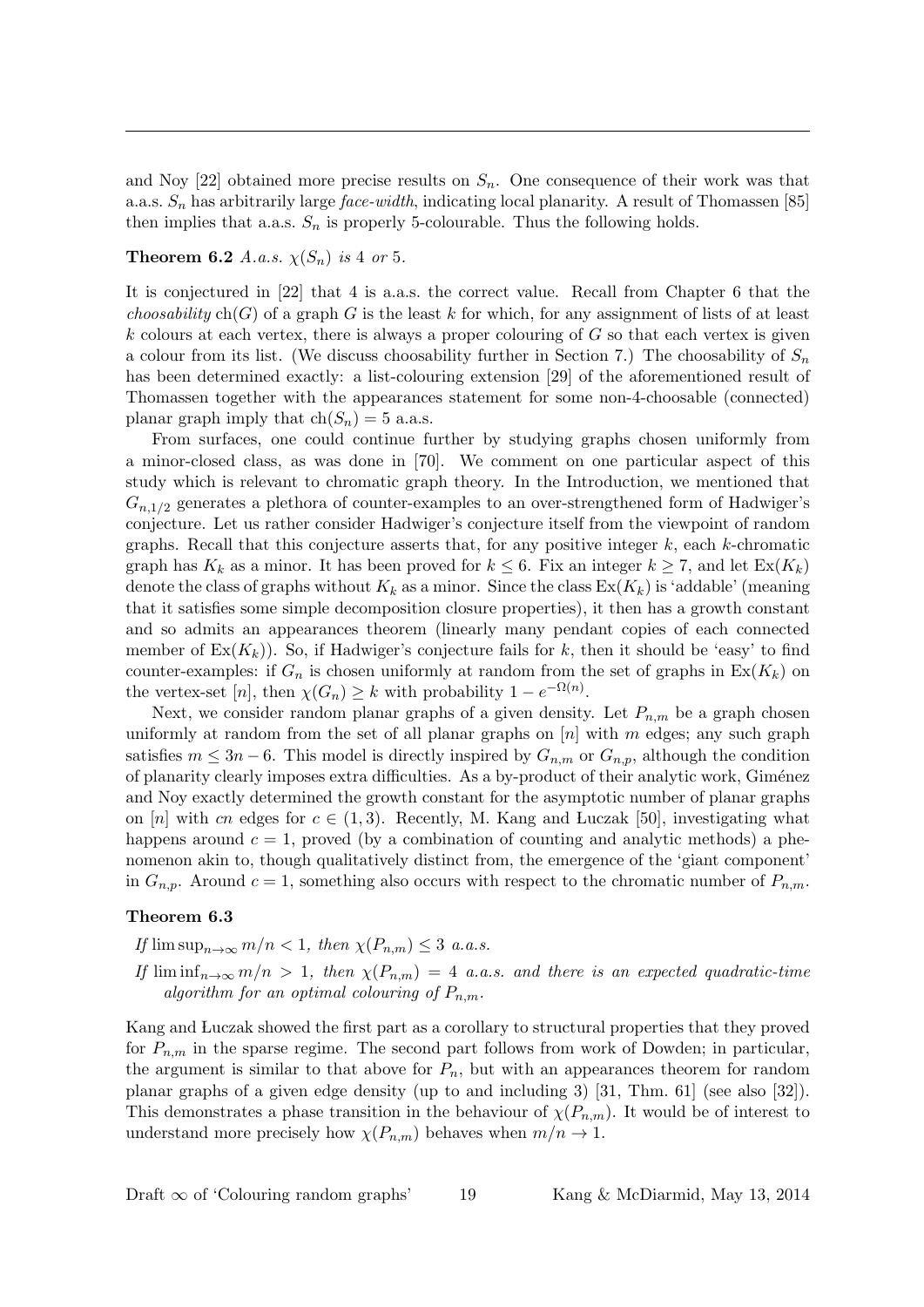Our last tack is to consider the stability number of  $P_n$ . Obviously,  $\alpha(P_n) \geq \frac{1}{4}$  $\frac{1}{4}n$ , but is it a.a.s. much higher? We do not determine  $\alpha(P_n)$ , but we shall quickly show that the answer is yes. Recall that the *core* (or 2-core) core (G) of a graph G is the unique maximal subgraph with minimum degree at least 2. Call  $\text{fr}(G) = G \setminus \text{core}(G)$  the fringe of G. Take G to be a 4-colourable graph with n vertices. Since  $\text{core}(G)$  is also 4-colourable, it has a bipartite induced subgraph B with  $|B| \ge \frac{1}{2}(n - |\operatorname{fr}(G)|)$ . The vertices of  $\operatorname{fr}(G)$  can be added one by one to  $B$  so that it remains bipartite, yielding a bipartite graph  $B'$  with  $|B'| \ge \frac{1}{2}(n - |\operatorname{fr}(G)|) + |\operatorname{fr}(G)| = \frac{1}{2}$  $\frac{1}{2}(n+|\operatorname{fr}(G)|)$ . Thus  $\alpha(G) \geq \frac{1}{4}$  $\frac{1}{4}(n+|\operatorname{fr}(G)|)$ . Applying this to  $P_n$ , using the fact shown in [71] that  $|\text{fr}(P_n)|/n \to \delta \approx 0.038157$  a.a.s., we conclude that  $\alpha(P_n) \geq (0.25 + 0.019)n = 0.269n$  a.a.s. The question remains, how large is  $\alpha(P_n)$  a.a.s.?

# 7. Other colourings

In this section we hint at the variety of research, even within random graph theory, on other types of graph colouring. We have had to limit ourselves to brief accounts for a small selection of topics, showing the tip of the iceberg. Moreover, we mainly consider the dense Erdős–Rényi random graph, just the symmetric case  $G_{n,1/2}$ , as in Section 2. Some of the results mentioned below extend to other (sparser) choices of  $p$ , to varying extents.

#### Strengthened colourings

#### Equitable chromatic number

A proper colouring is equitable if the orders of the colour classes differ by at most 1. The celebrated Hajnal–Szemerédi theorem states that every graph  $G$  has an equitable proper  $k$ colouring, for each  $k \geq \Delta(G)+1$ . The least k for which G has an equitable proper k-colouring is the equitable chromatic number  $\chi=(G)$  of G. The property of equitable k-colourability is not monotone in  $k$ , but in the light of the above statement the following definition is natural. The least k for which G has an equitable proper k'-colouring for every  $k' \geq k$  is the equitable chromatic threshold  $\chi^*_{=}(G)$  of G. Note that  $\chi(G) \leq \chi^*_{=}(G) \leq \chi^*_{=}(G)$  always.

Krivelevich and Patkós [56] re-purposed the greedy processes, both of Grimmett and McDiarmid and of Bollobás, to prove the following.

**Theorem 7.1** A.a.s. 
$$
\chi_{=}(G_{n,1/2}) \leq (1+o(1))\chi(G_{n,1/2})
$$
 and  $\chi_{=}^{*}(G_{n,1/2}) \leq (2+o(1))\chi(G_{n,1/2})$ .

They obtained partial results for other values of  $p$  and have furthermore conjectured that  $\chi^*_{=}(G_{n,p}) \leq (1+o(1))\chi(G_{n,p})$  a.a.s. if  $np \to \infty$ . Further results have been obtained by Rombach and Scott [80].

#### Choosability

We defined the choosability  $ch(G)$  of a graph G in Section  $6$  — see also Chapter 6. In a first paper on choosability in 1979, Erdős, Rubin and Taylor conjectured that  $ch(G_{n,1/2}) = o(n)$ a.a.s. This conjecture was proved by Alon [4] in 1992. Shortly thereafter, Kahn proved the following theorem (see [5]).

**Theorem 7.2** A.a.s.  $ch(G_{n,1/2}) = (1+o(1))\chi(G_{n,1/2}).$ 

Draft  $\infty$  of 'Colouring random graphs' 20 Kang & McDiarmid, May 13, 2014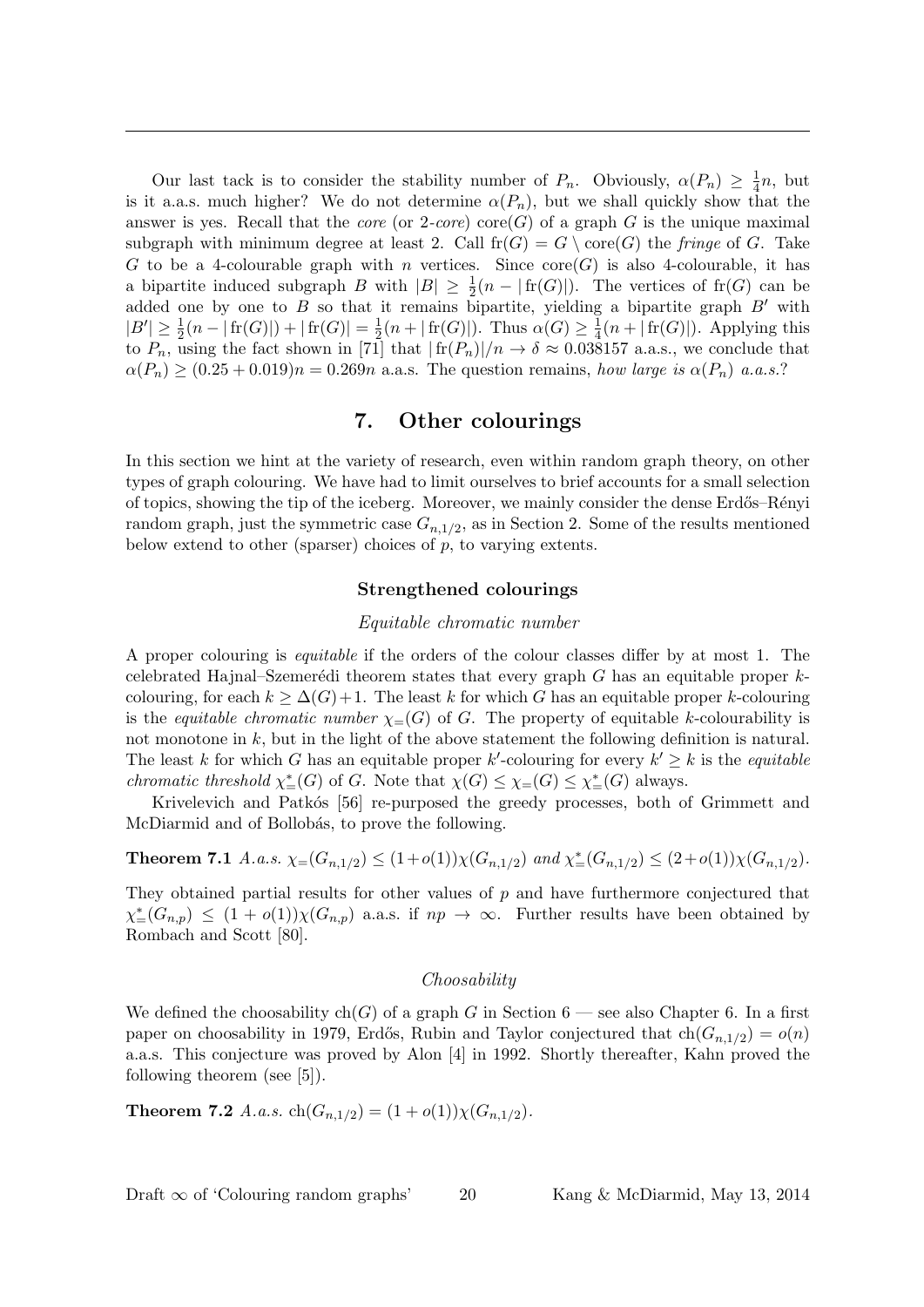Kahn's proof is elegant. The idea is to repeatedly extract (using Theorem 2.4) a large colour class for any colour that appears on more than  $n/\log^2 n$  vertices, and at the end to match the remaining vertices with the remaining colours using Hall's theorem.

Later, Krivelevich [55] extended Theorem 7.2 to hold for p as low as  $n^{-\alpha}$  with  $\alpha < \frac{1}{4}$ , which was soon after improved to  $\alpha < \frac{1}{3}$  in [58]. Alon, Krivelevich and Sudakov [8] conjectured that Theorem 7.2 extends to the case  $np \to \infty$ . They obtained partial progress on this conjecture, getting the correct value up to a constant multiple; this was proved independently by Vu [86].

#### Edge-colourings and total colourings

#### Chromatic index

Recall from Chapter 5 that a *proper edge-colouring* of a graph  $G$  is an assignment of colours to the edges so that incident edges receive different colours; the *chromatic index*  $\chi'(G)$  is the least number of colours needed for such a colouring. Vizing's theorem states that  $\chi'(G)$  is  $\Delta(G)$  or  $\Delta(G)$  + 1; those graphs with the smaller value are of *Class 1* while those with the larger are of Class 2. By noticing that  $G_{n,1/2}$  a.a.s. has a unique vertex of maximum degree, Erdős and Wilson [37] in 1977 proved the following.

# **Theorem 7.3** A.a.s.  $G_{n,1/2}$  is of Class 1.

A decade later, Frieze, Jackson, McDiarmid and Reed [42] improved on this by showing that the probability of  $G_{n,1/2}$  being of Class 2 satisfies, for any fixed  $\varepsilon > 0$  and large enough n,

$$
n^{-(1/2+\varepsilon)n} \le \mathbb{P}(G_{n,1/2} \text{ is of Class 2}) \le n^{-(1/8-\varepsilon)n}.
$$

They proved the upper bound by analyzing a certain polynomial-time edge-colouring algorithm and bounding its failure probability. The lower bound relied on bounding the probability that  $G_{n,1/2}$  is regular.

#### Total chromatic number

A total colouring of a graph  $G$  is an assignment of a colour to each vertex and each edge so that no pair of adjacent vertices or adjacent edges receive the same colour and every edge is coloured differently from its endpoints. The *total chromatic number*  $\chi''(G)$  is the least number of colours needed for such a colouring. It is obvious that  $\chi''(G) \geq \Delta(G) + 1$  for all G. The total colouring conjecture, due independently to Behzad and Vizing, asserts that  $\chi''(G) \leq \Delta(G) + 2$  for all G. Molloy and Reed have shown by probabilistic means that there is a (not incredibly large) constant C for which  $\chi''(G) \leq \Delta(G) + C$  for all G (see [75, Chs. 17– 18]). Before that, McDiarmid and Reed [73] in 1993 studied  $\chi''(G_{n,1/2})$ . Partly by adapting the above-mentioned algorithm for edge-colouring and partly by invoking the probabilistic method, they proved the following.

# Theorem 7.4

$$
\mathbb{P}(\chi''(G_{n,1/2}) > \Delta(G_{n,1/2}) + 1) \le n^{-(1/8 - \varepsilon)n}.
$$
  

$$
\mathbb{P}(\chi''(G_{n,1/2}) > \Delta(G_{n,1/2}) + 2) = e^{-\Omega(n^2)}.
$$

The second bound in particular implies that  $G_{n,1/2}$  satisfies the total colouring conjecture up to a miniscule failure probability.

Draft  $\infty$  of 'Colouring random graphs' 21 Kang & McDiarmid, May 13, 2014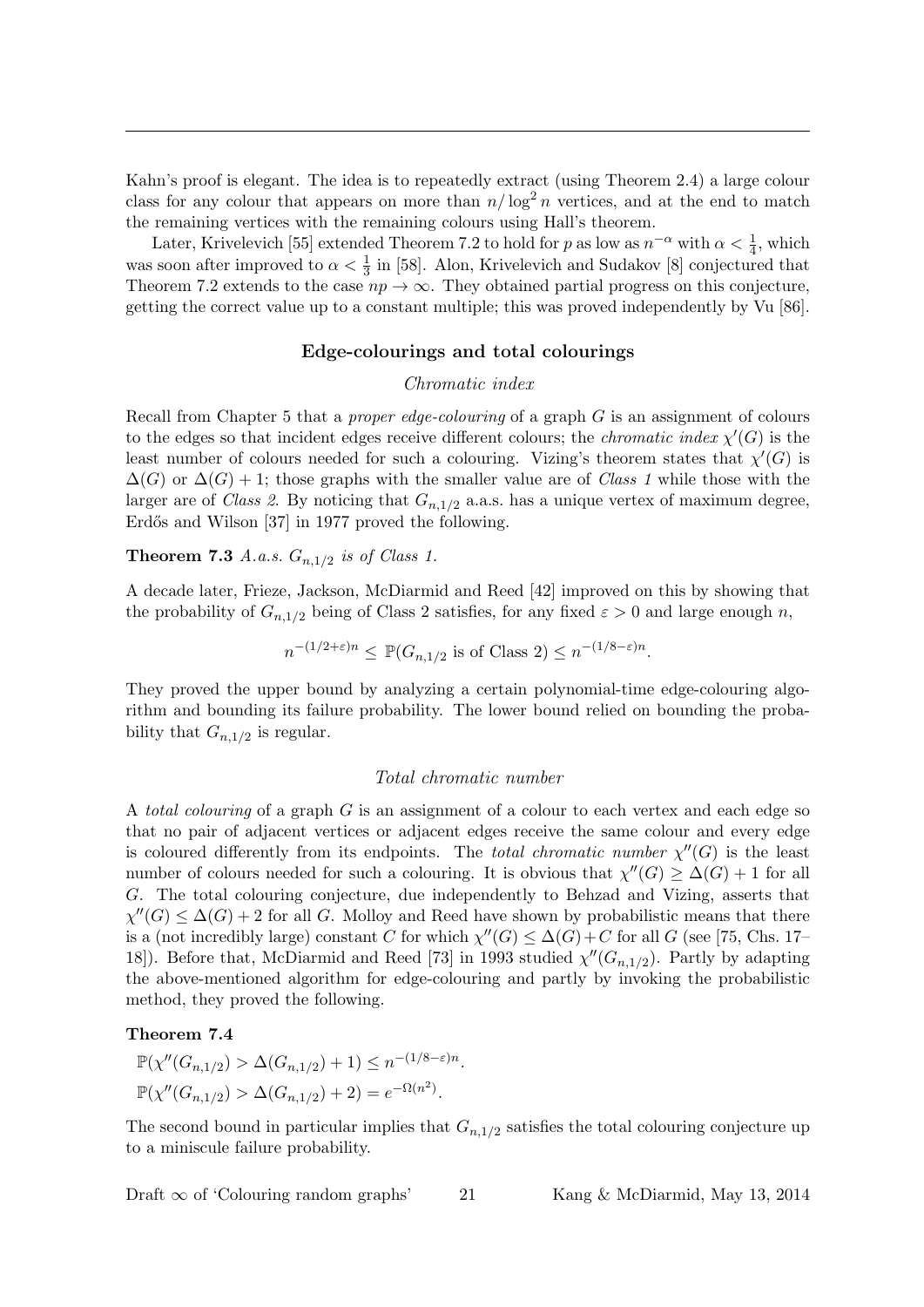#### Generalized colourings

#### Hereditary properties

A graph property is hereditary if it is closed under vertex deletion. (Note, for example, that every monotone graph property is hereditary.) Given some fixed hereditary property  $P$ , the (generalized) P-chromatic number  $\chi_{\mathcal{P}}(G)$  of a graph G is the least number of parts in a vertex partition of G for which each part induces a subgraph satisfying  $\mathcal P$ . By taking  $\mathcal P$  to be the set of all edgeless graphs, we recover the ordinary chromatic number. If  $P$  is the set of all graphs or is finite, then  $\chi_{\mathcal{P}}(G)$  is uninteresting; so we assume otherwise, calling such properties nontrivial. In 1992 Scheinerman [81] discovered that a non-trivial general statement is possible. In particular, for non-trivial hereditary  $P$ ,  $\chi_P(G_{n,1/2}) = O(n/\log n)$  a.a.s. A few years later, Bollobás and Thomason [19] proved the following tighter result.

**Theorem 7.5** For any non-trivial hereditary property P, there is a constant  $c = c_{1/2}(\mathcal{P})$  for which  $\chi_{\mathcal{P}}(G_{n,1/2}) = (c + o(1))n/(2 \log n)$  a.a.s.

To prove this, they used a well-known asymptotic characterization of hereditary properties according to a particular extremal parameter. Given non-negative integers  $a$  and  $b$ , we say that an  $(a, b)$ -colouring of a graph G is a partition of the vertex-set into a cliques and b stable sets. The colouring number  $\tau(\mathcal{P})$  of a hereditary property  $\mathcal P$  is the largest k for which there are a and b with  $a + b = k$  for which every  $(a, b)$ -colourable graph has property P. It was known that the parameter  $\tau(\mathcal{P})$  governs the asymptotic behaviour of the cardinality  $|\mathcal{P}_n|$  of graphs on [n] satisfying P. Bollobás and Thomason showed moreover that  $\tau(\mathcal{P})$  determines the constant c in Theorem 7.5. In follow-up work  $[20]$ , they extended this theorem to other fixed values of  $p \in (0,1)$ , with  $c_p(\mathcal{P})$  in the place of  $c_{1/2}(\mathcal{P})$ . This problem gave exception to the rule that a result for  $G_{n,1/2}$  is easily extendable to the entire dense regime. An application of Szemer´edi's regularity lemma was needed to approximate the given hereditary property structurally. Marchant and Thomason [61] recently improved this structural approximation to shed more light on how to compute specific values of  $c_p(\mathcal{P})$ .

#### Improper colourings

Given a non-negative integer t, a t-improper colouring of  $G$  is a vertex partition in which each part induces a subgraph of maximum degree at most t; the t-improper chromatic number  $\chi^t(G)$ is the least number of parts needed for such a partition. This type of chromatic parameter can be used to measure the effects of a controlled amount of error in our graph colourings, which can be helpful in certain applications, such as in channel assignment or in distributed computing. Clearly,  $t = 0$  corresponds to the ordinary chromatic number. It is known (and fairly easy to see) that

$$
\frac{\chi(G)}{t+1} \le \chi^t(G) \le \min\left\{ \left\lceil \frac{\Delta(G) + 1}{t+1} \right\rceil, \chi(G) \right\}.
$$

The authors in [51] consider  $\chi^t(G_{n,1/2})$  when t is allowed to increase as a function of n. In particular, the above theorem for hereditary properties does not apply in this situation. If  $t = o(\log n)$ , then  $\chi^t(G_{n,1/2})$  has the same a.a.s. first-order behaviour as  $\chi(G_{n,1/2})$ , while  $\chi^t(G_{n,1/2}) \sim np/t$  a.a.s. if  $t = \omega(\log n)$ . This implies that the above upper bound on  $\chi^t(G)$ for general G is usually the right asymptotic answer for  $G_{n,1/2}$ . The following is a fuller and more detailed result.

Draft  $\infty$  of 'Colouring random graphs' 22 Kang & McDiarmid, May 13, 2014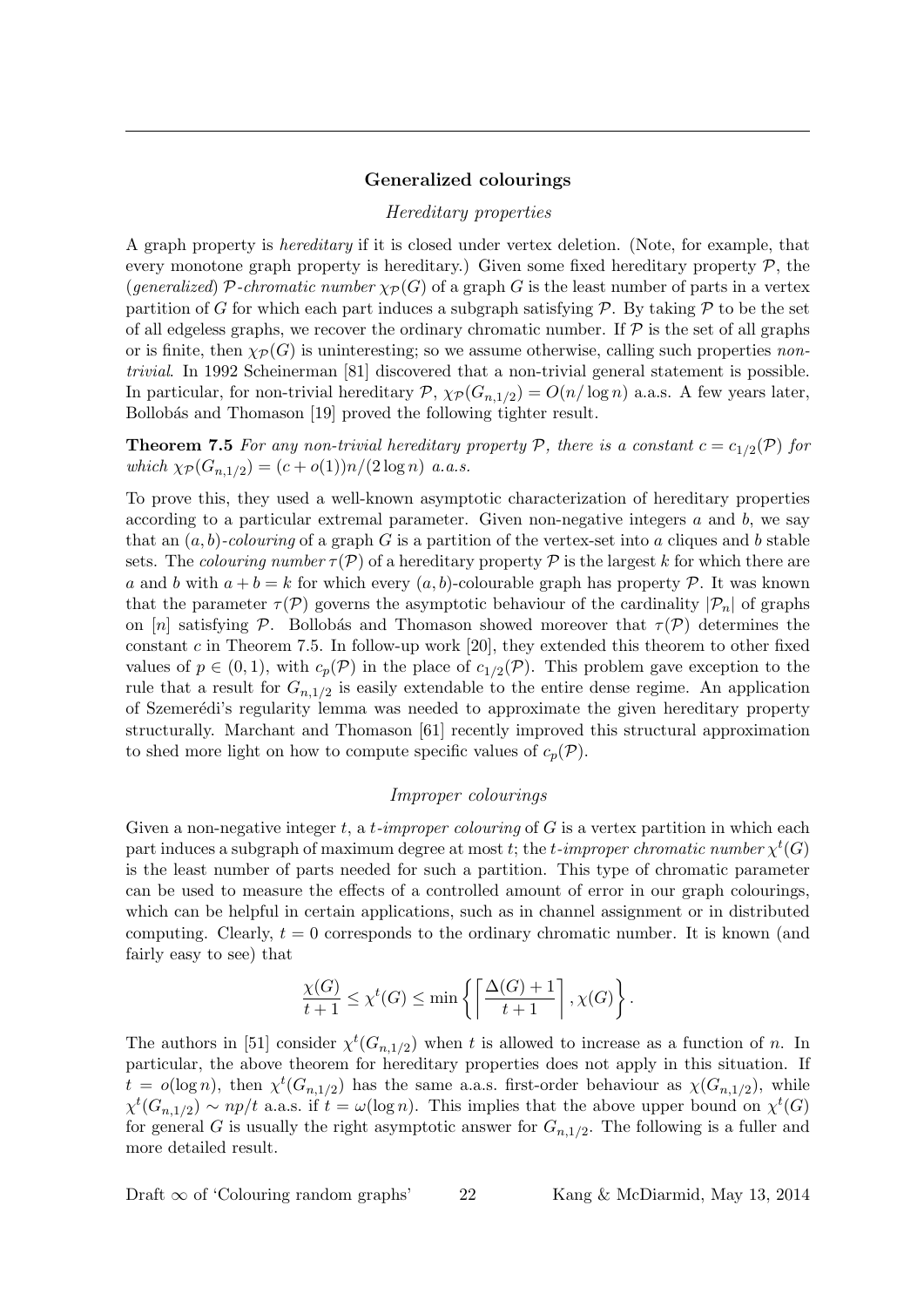**Theorem 7.6** There exists a function  $\kappa = \kappa_{1/2}(\tau)$  that is continuous and strictly increasing for  $\tau \in [0,\infty)$ , with  $\kappa_{1/2}(0) = 2/\ln 2$  and  $\kappa_{1/2}(\tau) \sim 2\tau$  as  $\tau \to \infty$ , for which, if  $t(n) = o(n)$ , then a.a.s.

$$
\chi^t(G_{n,1/2}) \sim \frac{n}{\kappa_{1/2}(t/\ln n)\ln n}.
$$

This result was proved by a careful study of the nearly maximum t-stable sets – vertex subsets that induce subgraphs of maximum degree at most  $t$  – using tools from large deviations analysis. Such tools were critical in computing both the first and second moments, especially at the threshold  $t = \Theta(\log n)$ . Other more precise results on both the t-stability and timproper chromatic numbers of  $G_{n,p}$  can be found in [38] and [39].

# References

- [1] D. Achlioptas and E. Friedgut. A sharp threshold for k-colorability. Random Structures Algorithms, 14:63–70, 1999.
- [2] D. Achlioptas and C. Moore. The chromatic number of random regular graphs. In Proc. 7th International Workshop on Approximation Algorithms for Combinatorial Optimization Problems (APPROX) and 8th International Workshop on Randomization and Computation (RANDOM), Lect. Notes in Comput. Sc., pages 219–228. Springer, 2004.
- [3] D. Achlioptas and A. Naor. The two possible values of the chromatic number of a random graph. Ann. of Math. (2), 162:1335–1351, 2005.
- [4] N. Alon. Choice numbers of graphs: a probabilistic approach. Combin. Probab. Comput., 1:107–114, 1992.
- [5] N. Alon. Restricted colorings of graphs. In K. Walker, editor, Surveys in Combinatorics, 1993 (Keele), volume 187 of London Math. Soc. Lecture Note Ser., pages 1-33. Cambridge Univ. Press, Cambridge, 1993.
- [6] N. Alon. The chromatic number of random Cayley graphs. European J. Combin., 34:1232–1243, 2013.
- [7] N. Alon and M. Krivelevich. The concentration of the chromatic number of random graphs. *Combinatorica*, 17:303–313, 1997.
- [8] N. Alon, M. Krivelevich, and B. Sudakov. List coloring of random and pseudo-random graphs. Combinatorica, 19:453–472, 1999.
- [9] N. Alon and J. Spencer. The Probabilistic Method. Wiley–Interscience Series in Discrete Mathematics and Optimization. John Wiley & Sons, Inc., Hoboken, NJ, 3rd edition, 2008. With an appendix on the life and work of Paul Erdős.
- [10] S. Ben-Shimon and M. Krivelevich. Random regular graphs of non-constant degree: concentration of the chromatic number. Discrete Math., 309:4149–4161, 2009.
- [11] E. A. Bender and E. R. Canfield. The asymptotic number of labeled graphs with given degree sequences. J. Combin. Theory (A), 24:296–307, 1978.
- [12] E. A. Bender, Z. Gao, and N. C. Wormald. The number of labeled 2-connected planar graphs. Electron. J. Combin., 9:Research Paper 43, 13 pp. (electronic), 2002.
- [13] B. Bollobás. A probabilistic proof of an asymptotic formula for the number of labelled regular graphs. European J. Combin., 1:311–316, 1980.
- [14] B. Bollobás. The chromatic number of random graphs. *Combinatorica*, 8:49–55, 1988.

Draft  $\infty$  of 'Colouring random graphs' 23 Kang & McDiarmid, May 13, 2014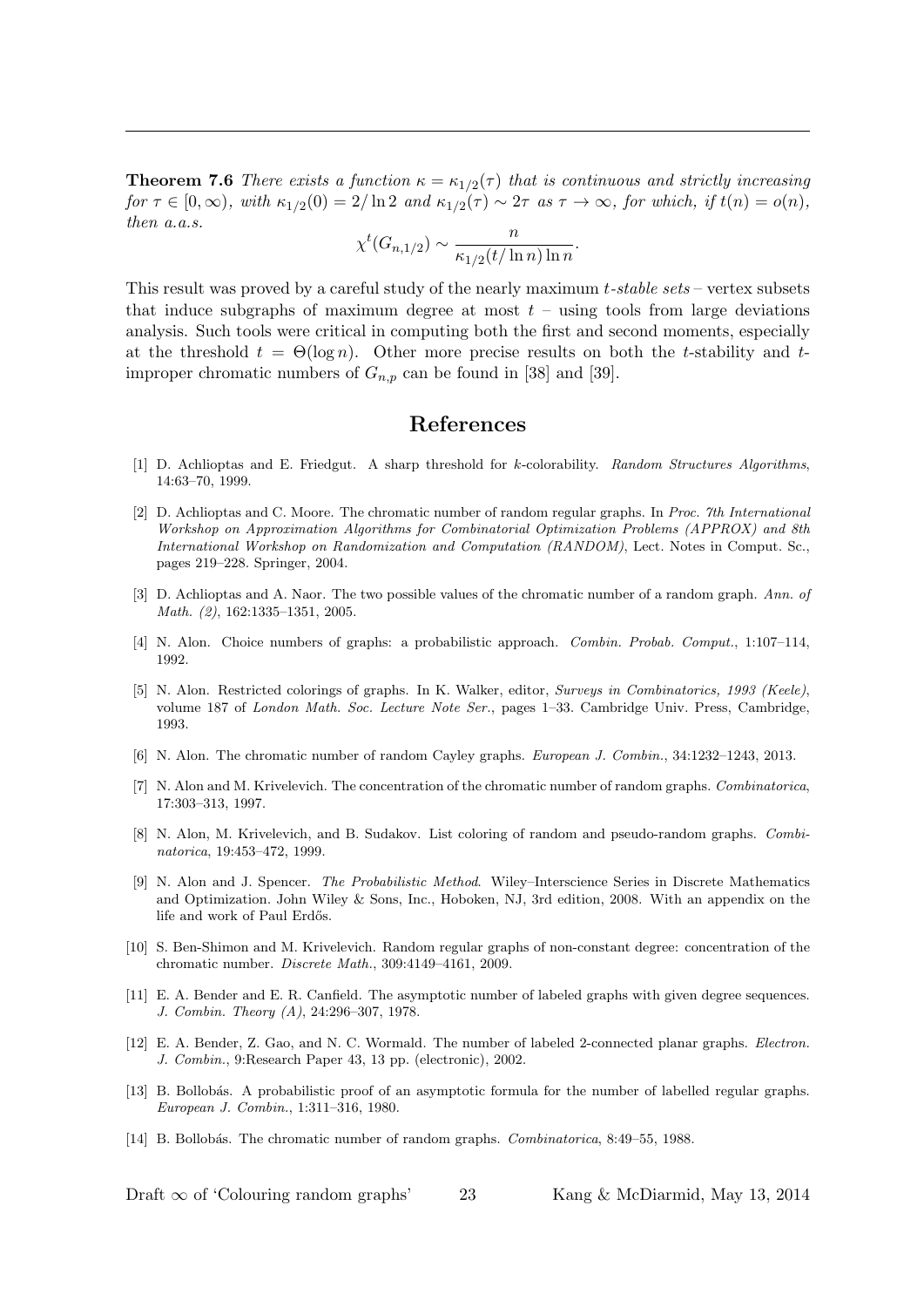- [15] B. Bollobás. Random Graphs, volume 73 of Cambridge Studies in Advanced Mathematics. Cambridge University Press, Cambridge, 2nd edition, 2001.
- [16] B. Bollobás. How sharp is the concentration of the chromatic number? Combin. Probab. Comput., 13(1):115–117, 2004.
- [17] B. Bollobás and P. Erdős. Cliques in random graphs. Math. Proc. Cambridge Philos. Soc., 80:419–427, 1976.
- [18] B. Bollobás and A. Thomason. Threshold functions. *Combinatorica*, 7:35–38, 1987.
- [19] B. Bollobás and A. Thomason. Generalized chromatic numbers of random graphs. Random Structures Algorithms, 6:353–356, 1995.
- [20] B. Bollobás and A. Thomason. The structure of hereditary properties and colourings of random graphs. Combinatorica, 20:173–202, 2000.
- [21] A. Braunstein, R. Mulet, A. Pagnani, M. Weigt, and R. Zecchina. Polynomial iterative algorithms for coloring and analyzing random graphs. Phys. Rev. E  $(3)$ , 68:036702, 15, 2003.
- [22] G. Chapuy, É. Fusy, O. Giménez, B. Mohar, and M. Noy. Asymptotic enumeration and limit laws for graphs of fixed genus. J. Combin. Theory  $(A)$ , 118:748-777, 2011.
- [23] V. Chvátal. Almost all graphs with 1.44n edges are 3-colorable. Random Structures Algorithms, 2:11–28, 1991.
- [24] A. Coja-Oghlan. Upper-bounding the k-colorability threshold by counting covers. Electron. J. Combin., 20:Paper 32, 28, 2013.
- [25] A. Coja-Oghlan, C. Efthymiou, and S. Hetterich. On the chromatic number of random regular graphs. ArXiv e-prints, Aug. 2013.
- [26] A. Coja-Oghlan, K. Panagiotou, and A. Steger. On the chromatic number of random graphs. J. Combin. Theory (B), 98:980–993, 2008.
- [27] A. Coja-Oghlan and D. Vilenchik. Chasing the k-colorability threshold. ArXiv e-prints, Apr. 2013.
- [28] C. Cooper, A. Frieze, B. Reed, and O. Riordan. Random regular graphs of non-constant degree: independence and chromatic number. Combin. Probab. Comput., 11:323–341, 2002.
- [29] M. DeVos, K. Kawarabayashi, and B. Mohar. Locally planar graphs are 5-choosable. J. Combin. Theory (B), 98:1215–1232, 2008.
- [30] J. Díaz, A. C. Kaporis, G. D. Kemkes, L. M. Kirousis, X. Pérez-Giménez, and N. C. Wormald. On the chromatic number of a random 5-regular graph. J. Graph Theory, 61:157–191, 2009.
- [31] C. Dowden. Uniform Random Planar Graphs with Degree Constraints. PhD thesis, University of Oxford, 2008. available at http://ora.ox.ac.uk/objects/uuid%3Af8a9afe3-30ad-4672-9a6c-4fb9ac9af041.
- [32] C. Dowden. The evolution of uniform random planar graphs. *Electron. J. Combin.*, 17:R7, 20 pp., 2010.
- [33] M. Dyer, A. Frieze, and C. Greenhill. On the chromatic number of a random hypergraph. ArXiv e-prints, Aug. 2012.
- [34] P. Erdős. Graph theory and probability. Canad. J. Math., 11:34-38, 1959.
- [35] P. Erdős and S. Fajtlowicz. On the conjecture of Hajós. *Combinatorica*, 1:141–143, 1981.
- [36] P. Erdős and A. Rényi. On the evolution of random graphs. Magyar Tud. Akad. Mat. Kutató Int. Közl., 5:17–61, 1960.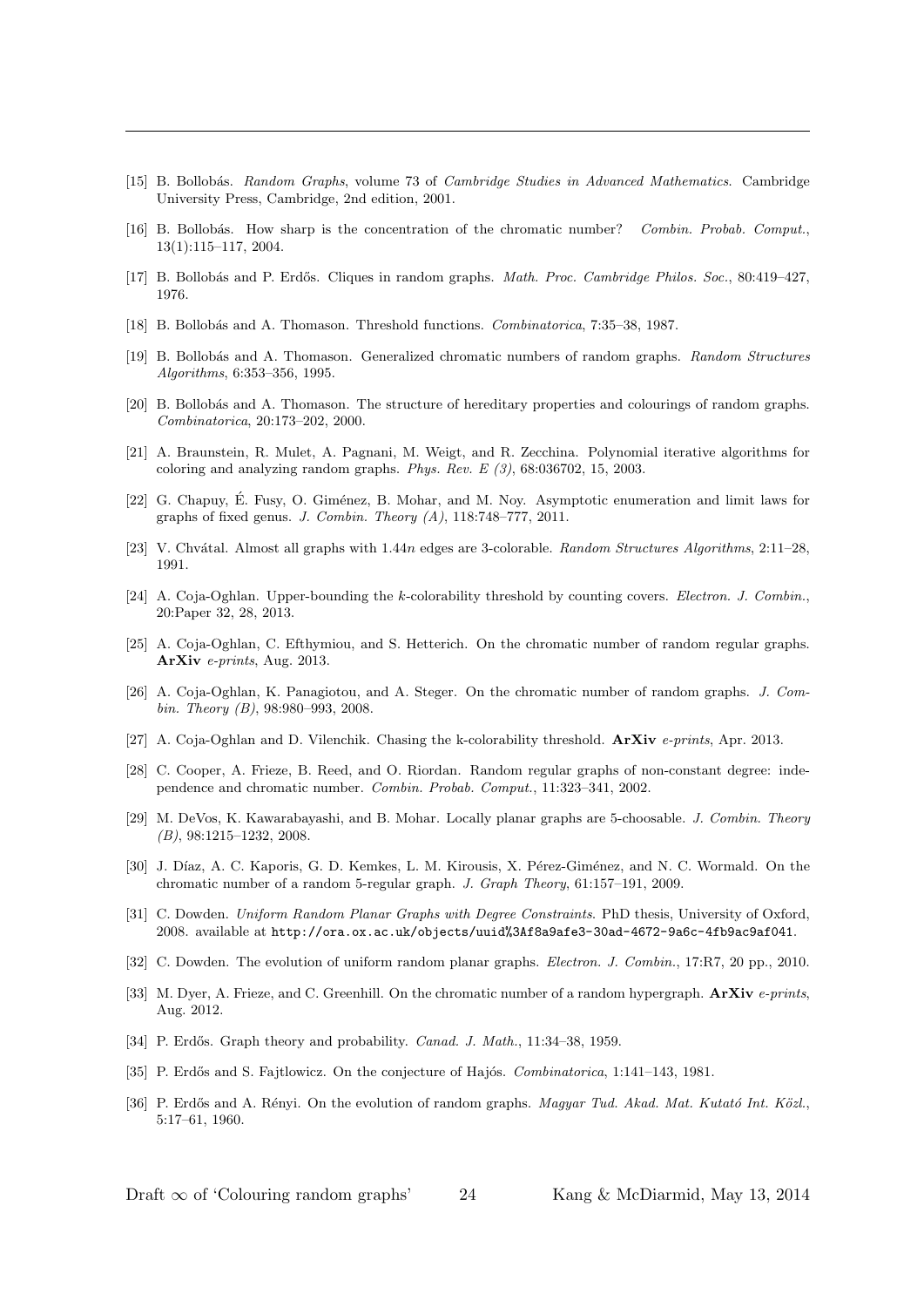- [37] P. Erdős and R. J. Wilson. On the chromatic index of almost all graphs. J. Combin. Theory  $(B)$ , 23:255–257, 1977.
- [38] N. Fountoulakis, R. J. Kang, and C. McDiarmid. The t-stability number of a random graph. Electron. J. Combin., 17:R59, 29 pp., 2010.
- [39] N. Fountoulakis, R. J. Kang, and C. McDiarmid. Largest sparse subgraphs of random graphs. European J. Combin., 35:232–244, 2014.
- [40] E. Friedgut. Sharp thresholds of graph properties, and the k-SAT problem. J. Amer. Math. Soc., 12:1017– 1054, 1999. with an appendix by Jean Bourgain.
- [41] A. Frieze. On the independence number of random graphs. *Discrete Math.*, 81:171–175, 1990.
- [42] A. Frieze, B. Jackson, C. McDiarmid, and B. Reed. Edge-colouring random graphs. J. Combin. Theory (B), 45:135–149, 1988.
- [43] A. Frieze and T. Luczak. On the independence and chromatic numbers of random regular graphs. J. Combin. Theory (B), 54:123–132, 1992.
- [44] A. Frieze and E. Vigoda. A survey on the use of Markov chains to randomly sample colourings. In G. Grimmett and C. McDiarmid, editors, Combinatorics, Complexity, and Chance, volume 34 of Oxford Lecture Ser. Math. Appl., pages 53–71. Oxford Univ. Press, Oxford, 2007.
- [45] O. Giménez and M. Noy. Asymptotic enumeration and limit laws of planar graphs. J. Amer. Math. Soc., 22:309–329, 2009.
- [46] B. Green. On the chromatic number of random Cayley graphs. ArXiv e-prints, Aug. 2013.
- [47] B. Green and R. Morris. Counting sets with small sumset and applications.  $\bf{ArXiv}$  e-prints, May 2013.
- [48] G. Grimmett and C. McDiarmid. On colouring random graphs. *Math. Proc. Cambridge Philos. Soc.*, 77:313–324, 1975.
- [49] S. Janson, T. Luczak, and A. Ruciński. Random Graphs. Wiley–Interscience Series in Discrete Mathematics and Optimization. John Wiley & Sons, Inc., 2000.
- [50] M. Kang and T. Luczak. Two critical periods in the evolution of random planar graphs. Trans. Amer. Math. Soc., 364:4239–4265, 2012.
- [51] R. J. Kang and C. McDiarmid. The t-improper chromatic number of random graphs. Combin. Probab. Comput., 19:87–98, 2010.
- [52] R. M. Karp. The probabilistic analysis of some combinatorial search algorithms. In J. F. Traub, editor, Algorithms and Complexity (Carnegie-Mellon Univ., Pittsburgh, Pa., 1976), pages 1–19. Academic Press, New York, 1976.
- [53] G. Kemkes, X. Pérez-Giménez, and N. C. Wormald. On the chromatic number of random d-regular graphs. Adv. Math., 223:300–328, 2010.
- [54] J. H. Kim and V. H. Vu. Sandwiching random graphs: universality between random graph models. Adv. Math., 188:444–469, 2004.
- [55] M. Krivelevich. The choice number of dense random graphs. Combin. Probab. Comput., 9:19–26, 2000.
- [56] M. Krivelevich and B. Patkós. Equitable coloring of random graphs. Random Structures Algorithms, 35:83–99, 2009.
- [57] M. Krivelevich, B. Sudakov, V. H. Vu, and N. C. Wormald. Random regular graphs of high degree. Random Structures Algorithms, 18:346–363, 2001.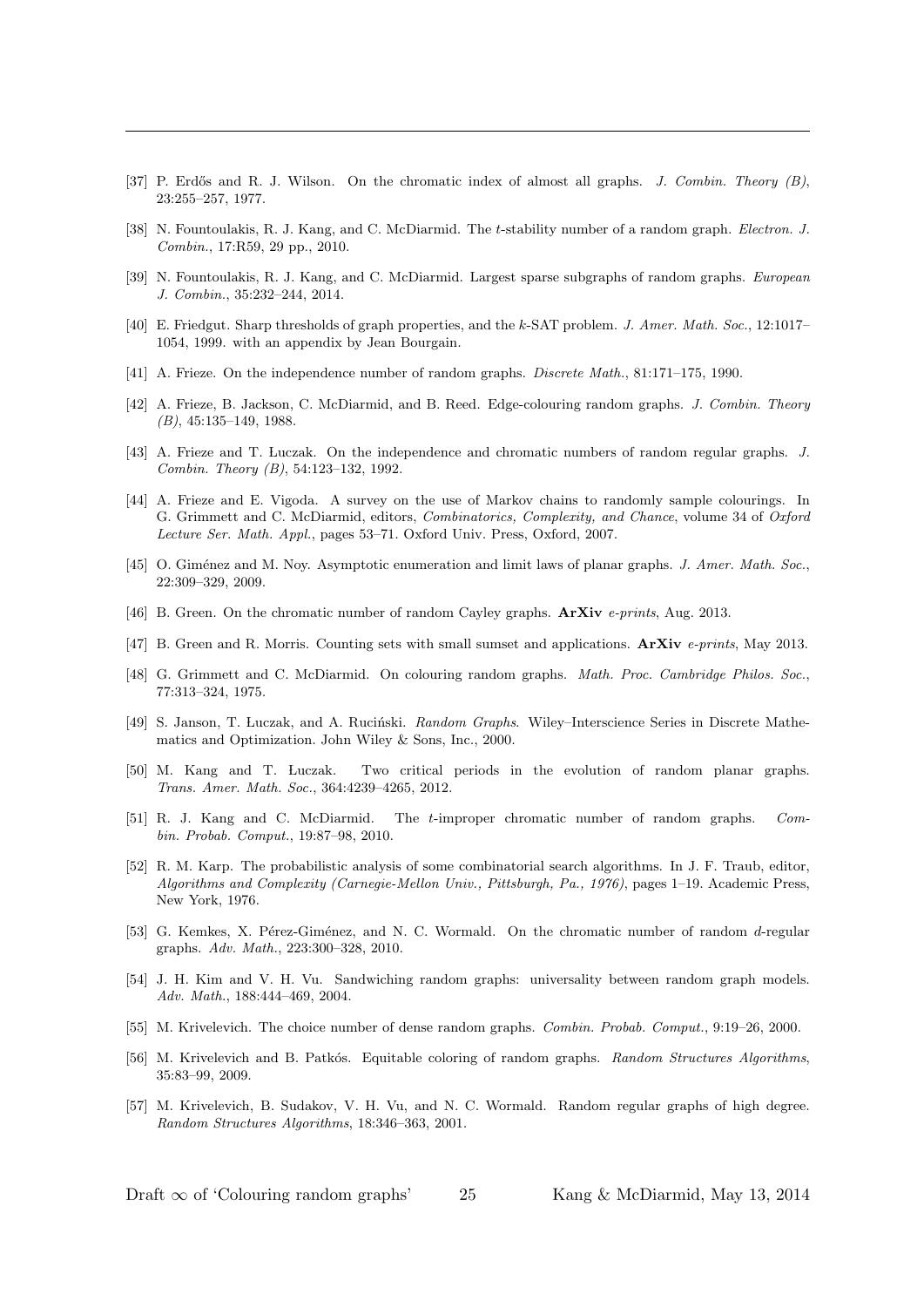- [58] M. Krivelevich, B. Sudakov, V. H. Vu, and N. C. Wormald. On the probability of independent sets in random graphs. Random Structures Algorithms, 22:1–14, 2003.
- [59] T. Luczak. The chromatic number of random graphs. Combinatorica, 11:45–54, 1991.
- [60] T. Luczak. A note on the sharp concentration of the chromatic number of random graphs. Combinatorica, 11:295–297, 1991.
- [61] E. Marchant and A. Thomason. The structure of hereditary properties and 2-coloured multigraphs. Combinatorica, 31:85–93, 2011.
- [62] D. W. Matula. On the complete subgraphs of a random graph. In Proc. Second Chapel Hill Conf. on Combinatorial Mathematics and its Applications (Univ. North Carolina, Chapel Hill, N.C., 1970), pages 356–369. Univ. North Carolina, Chapel Hill, N.C., 1970.
- [63] D. W. Matula. The employee party problem. Notices Amer. Math. Soc., 19:A–382, 1972.
- [64] D. W. Matula. Expose-and-merge exploration and the chromatic number of a random graph. Combinatorica, 7:275–284, 1987.
- [65] D. W. Matula and L. Kučera. An expose-and-merge algorithm and the chromatic number of a random graph. In M. Karoński, J. Jaworski, and A. Ruciński, editors, Random Graphs '87 (Poznań, 1987), pages 175–187. Wiley, Chichester, 1990.
- [66] C. McDiarmid. Colouring random graphs badly. In R. J. Wilson, editor, Graph Theory and Combinatorics (Open Univ., Milton Keynes, 1978), volume 34 of Res. Notes in Math., pages 76–86. Pitman, Boston, Mass., 1979.
- [67] C. McDiarmid. On the chromatic number of random graphs. Random Structures Algorithms, 1:435–442, 1990.
- [68] C. McDiarmid. Random channel assignment in the plane. Random Structures Algorithms, 22:187–212, 2003.
- [69] C. McDiarmid. Random graphs on surfaces. J. Combin. Theory (B), 98:778–797, 2008.
- [70] C. McDiarmid. Random graphs from a minor-closed class. Combin. Probab. Comput., 18:583–599, 2009.
- [71] C. McDiarmid. Random graphs from a weighted minor-closed class. Electron. J. Combin., 20:R52, 39 pp., 2013.
- [72] C. McDiarmid and T. Müller. On the chromatic number of random geometric graphs. *Combinatorica*, 31:423–488, 2011.
- [73] C. McDiarmid and B. Reed. On total colourings of graphs. J. Combin. Theory (B), 57:122–130, 1993.
- [74] C. McDiarmid, A. Steger, and D. Welsh. Random planar graphs. J. Combin. Theory (B), 93:187–205, 2005.
- [75] M. Molloy and B. Reed. Graph Colouring and the Probabilistic Method, volume 23 of Algorithms and Combinatorics. Springer-Verlag, Berlin, 2002.
- [76] R. Mulet, A. Pagnani, M. Weigt, and R. Zecchina. Coloring random graphs. Phys. Rev. Lett., 89:268701, 4, 2002.
- [77] T. Müller. Two-point concentration in random geometric graphs. Combinatorica, 28:529–545, 2008.
- [78] K. Panagiotou and A. Steger. A note on the chromatic number of a dense random graph. Discrete Math., 309:3420–3423, 2009.
- [79] M. Penrose. Random Geometric Graphs, volume 5 of Oxford Studies in Probability. Oxford University Press, Oxford, 2003.

Draft  $\infty$  of 'Colouring random graphs' 26 Kang & McDiarmid, May 13, 2014